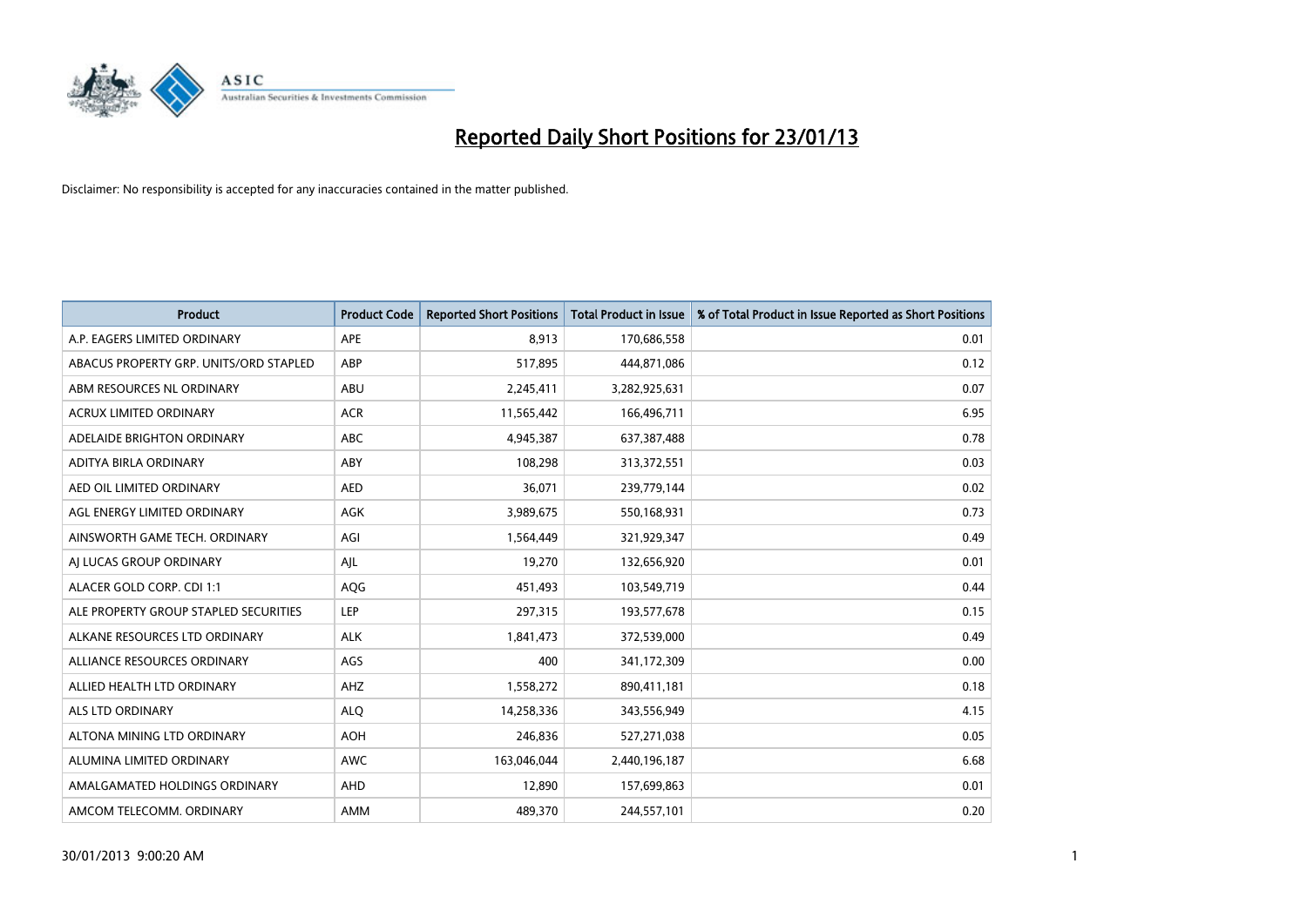

| <b>Product</b>                          | <b>Product Code</b> | <b>Reported Short Positions</b> | <b>Total Product in Issue</b> | % of Total Product in Issue Reported as Short Positions |
|-----------------------------------------|---------------------|---------------------------------|-------------------------------|---------------------------------------------------------|
| AMCOR LIMITED ORDINARY                  | <b>AMC</b>          | 3,607,757                       | 1,206,684,923                 | 0.30                                                    |
| AMP LIMITED ORDINARY                    | AMP                 | 9,012,751                       | 2,930,423,546                 | 0.31                                                    |
| AMPELLA MINING ORDINARY                 | <b>AMX</b>          | 3,948,595                       | 247,500,493                   | 1.60                                                    |
| ANGLOGOLD ASHANTI CDI 5:1               | AGG                 | 500                             | 89,207,765                    | 0.00                                                    |
| ANSELL LIMITED ORDINARY                 | <b>ANN</b>          | 3,509,323                       | 130,768,652                   | 2.68                                                    |
| ANTARES ENERGY LTD ORDINARY             | <b>AZZ</b>          | 526,310                         | 257,000,000                   | 0.20                                                    |
| ANZ BANKING GRP LTD ORDINARY            | ANZ                 | 4,767,555                       | 2,743,592,752                 | 0.17                                                    |
| APA GROUP STAPLED SECURITIES            | <b>APA</b>          | 6,146,894                       | 827,350,325                   | 0.74                                                    |
| APN NEWS & MEDIA ORDINARY               | <b>APN</b>          | 16,701,946                      | 661,526,586                   | 2.52                                                    |
| AQUARIUS PLATINUM. ORDINARY             | <b>AOP</b>          | 14,940,493                      | 486,851,336                   | 3.07                                                    |
| AQUILA RESOURCES ORDINARY               | <b>AQA</b>          | 4,003,539                       | 411,804,442                   | 0.97                                                    |
| ARAFURA RESOURCE LTD ORDINARY           | <b>ARU</b>          | 407,488                         | 441,270,644                   | 0.09                                                    |
| ARB CORPORATION ORDINARY                | <b>ARP</b>          | 81,329                          | 72,481,302                    | 0.11                                                    |
| ARDENT LEISURE GROUP STAPLED SECURITIES | AAD                 | 3,087,028                       | 397,774,513                   | 0.78                                                    |
| ARGO INVESTMENTS ORDINARY               | <b>ARG</b>          | 345                             | 628,781,353                   | 0.00                                                    |
| ARISTOCRAT LEISURE ORDINARY             | ALL                 | 12,070,231                      | 551,418,047                   | 2.19                                                    |
| ARRIUM LTD ORDINARY                     | ARI                 | 10,116,841                      | 1,351,527,328                 | 0.75                                                    |
| ASCIANO LIMITED ORDINARY                | <b>AIO</b>          | 5,250,783                       | 975,385,664                   | 0.54                                                    |
| ASG GROUP LIMITED ORDINARY              | <b>ASZ</b>          | 1,787,072                       | 206,720,839                   | 0.86                                                    |
| ASPEN GROUP ORD/UNITS STAPLED           | <b>APZ</b>          | 182.976                         | 1,197,188,521                 | 0.02                                                    |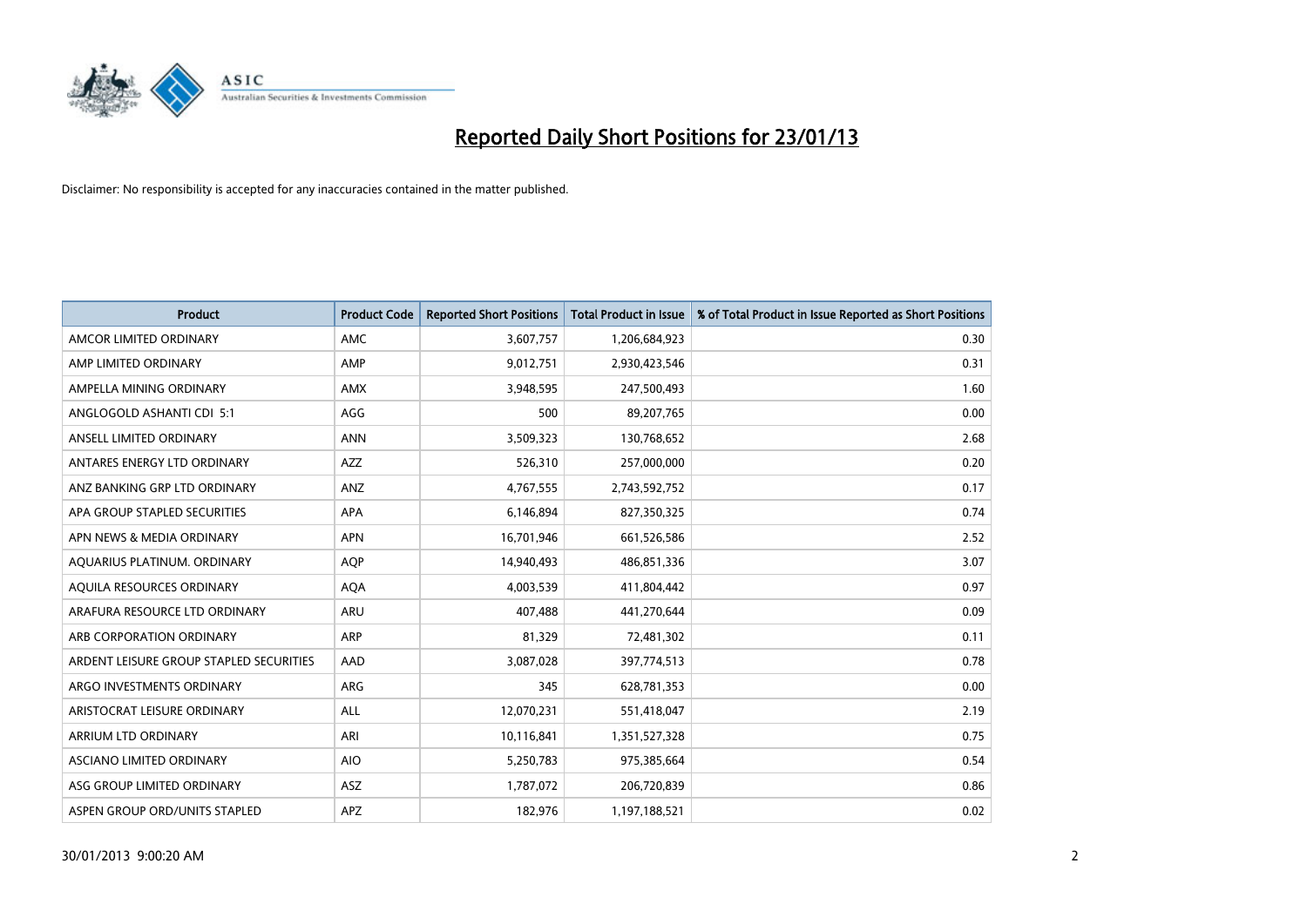

| <b>Product</b>                            | <b>Product Code</b> | <b>Reported Short Positions</b> | <b>Total Product in Issue</b> | % of Total Product in Issue Reported as Short Positions |
|-------------------------------------------|---------------------|---------------------------------|-------------------------------|---------------------------------------------------------|
| ASPIRE MINING LTD ORDINARY                | <b>AKM</b>          | 34,557                          | 620,594,556                   | 0.01                                                    |
| ASTRO JAP PROP GROUP STAPLED US PROHIBIT. | AJA                 | 790,849                         | 58,445,002                    | 1.35                                                    |
| ASX LIMITED ORDINARY                      | <b>ASX</b>          | 3,986,909                       | 175,136,729                   | 2.28                                                    |
| ATLAS IRON LIMITED ORDINARY               | AGO                 | 17,421,774                      | 909,718,409                   | 1.92                                                    |
| AURIZON HOLDINGS LTD ORDINARY             | <b>AZI</b>          | 11,856,375                      | 2,137,284,503                 | 0.55                                                    |
| <b>AURORA OIL &amp; GAS ORDINARY</b>      | <b>AUT</b>          | 8,024,371                       | 447,885,778                   | 1.79                                                    |
| AUSDRILL LIMITED ORDINARY                 | <b>ASL</b>          | 5,344,380                       | 309,451,963                   | 1.73                                                    |
| AUSENCO LIMITED ORDINARY                  | AAX                 | 518,409                         | 123,527,574                   | 0.42                                                    |
| <b>AUSTAL LIMITED ORDINARY</b>            | ASB                 | 1,171,072                       | 346,007,639                   | 0.34                                                    |
| AUSTIN ENGINEERING ORDINARY               | ANG                 | 430,206                         | 72,314,403                    | 0.59                                                    |
| AUSTRALAND PROPERTY STAPLED SECURITY      | <b>ALZ</b>          | 464,698                         | 576,846,597                   | 0.08                                                    |
| AUSTRALIAN AGRICULT, ORDINARY             | AAC                 | 678,416                         | 312,905,085                   | 0.22                                                    |
| AUSTRALIAN INFRASTR. UNITS/ORDINARY       | <b>AIX</b>          | 626,355                         | 620,733,944                   | 0.10                                                    |
| AUSTRALIAN PHARM. ORDINARY                | API                 | 282,094                         | 488,115,883                   | 0.06                                                    |
| AUTOMOTIVE HOLDINGS ORDINARY              | <b>AHE</b>          | 7,976                           | 260,579,682                   | 0.00                                                    |
| AVIENNINGS LIMITED ORDINARY               | AVI                 | 175,000                         | 274,588,694                   | 0.06                                                    |
| AWE LIMITED ORDINARY                      | AWE                 | 3,602,565                       | 522,116,985                   | 0.69                                                    |
| AZIMUTH RES LTD ORDINARY                  | <b>AZH</b>          | 1,420,752                       | 430,626,680                   | 0.33                                                    |
| <b>BANDANNA ENERGY ORDINARY</b>           | <b>BND</b>          | 19,346,768                      | 528,481,199                   | 3.66                                                    |
| BANK OF QUEENSLAND. ORDINARY              | <b>BOQ</b>          | 6,321,053                       | 312,878,919                   | 2.02                                                    |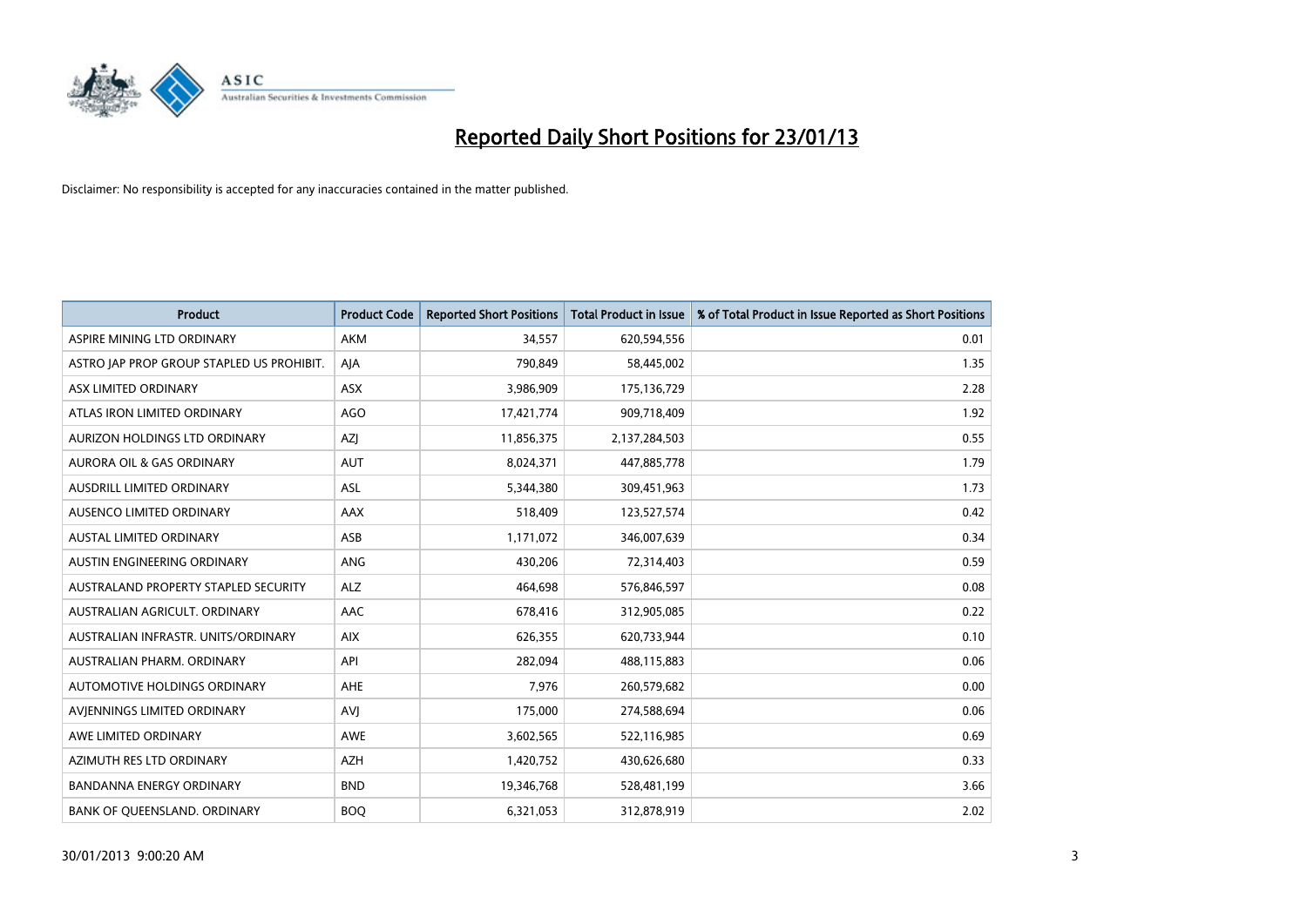

| <b>Product</b>                                | <b>Product Code</b> | <b>Reported Short Positions</b> | <b>Total Product in Issue</b> | % of Total Product in Issue Reported as Short Positions |
|-----------------------------------------------|---------------------|---------------------------------|-------------------------------|---------------------------------------------------------|
| <b>BASE RES LIMITED ORDINARY</b>              | <b>BSE</b>          | 452,770                         | 560,440,029                   | 0.08                                                    |
| <b>BATHURST RESOURCES ORDINARY</b>            | <b>BTU</b>          | 6,827,525                       | 697,247,997                   | 0.98                                                    |
| <b>BC IRON LIMITED ORDINARY</b>               | <b>BCI</b>          | 380,264                         | 119,440,150                   | 0.32                                                    |
| BEACH ENERGY LIMITED ORDINARY                 | <b>BPT</b>          | 21,051,062                      | 1,263,677,572                 | 1.67                                                    |
| BEADELL RESOURCE LTD ORDINARY                 | <b>BDR</b>          | 11,935,031                      | 742,204,752                   | 1.61                                                    |
| BENDIGO AND ADELAIDE ORDINARY                 | <b>BEN</b>          | 8,953,830                       | 402,426,835                   | 2.22                                                    |
| BERKELEY RESOURCES ORDINARY                   | <b>BKY</b>          | 179,585                         | 179,393,273                   | 0.10                                                    |
| <b>BHP BILLITON LIMITED ORDINARY</b>          | <b>BHP</b>          | 9,983,518                       | 3,211,691,105                 | 0.31                                                    |
| <b>BILLABONG ORDINARY</b>                     | <b>BBG</b>          | 8,101,880                       | 478,944,292                   | 1.69                                                    |
| <b>BLACKMORES LIMITED ORDINARY</b>            | <b>BKL</b>          | 2,479                           | 16,909,231                    | 0.01                                                    |
| <b>BLACKTHORN RESOURCES ORD US PROHIBITED</b> | <b>BTR</b>          | 338,040                         | 164,285,950                   | 0.21                                                    |
| BLUESCOPE STEEL LTD ORDINARY                  | <b>BSL</b>          | 633,266                         | 558,243,305                   | 0.11                                                    |
| <b>BOART LONGYEAR ORDINARY</b>                | <b>BLY</b>          | 6,065,933                       | 461,163,412                   | 1.32                                                    |
| BORAL LIMITED, ORDINARY                       | <b>BLD</b>          | 32,080,706                      | 766,235,816                   | 4.19                                                    |
| <b>BOUGAINVILLE COPPER ORDINARY</b>           | <b>BOC</b>          |                                 | 401,062,500                   | 0.00                                                    |
| <b>BRADKEN LIMITED ORDINARY</b>               | <b>BKN</b>          | 11,240,712                      | 169,240,662                   | 6.64                                                    |
| <b>BRAMBLES LIMITED ORDINARY</b>              | <b>BXB</b>          | 2,706,378                       | 1,556,600,256                 | 0.17                                                    |
| BREVILLE GROUP LTD ORDINARY                   | <b>BRG</b>          | 303,535                         | 130,095,322                   | 0.23                                                    |
| <b>BRICKWORKS LIMITED ORDINARY</b>            | <b>BKW</b>          | 40,066                          | 147,818,132                   | 0.03                                                    |
| BROCKMAN MINING LTD ORDINARY                  | <b>BCK</b>          | 91,872                          | 7,414,338,229                 | 0.00                                                    |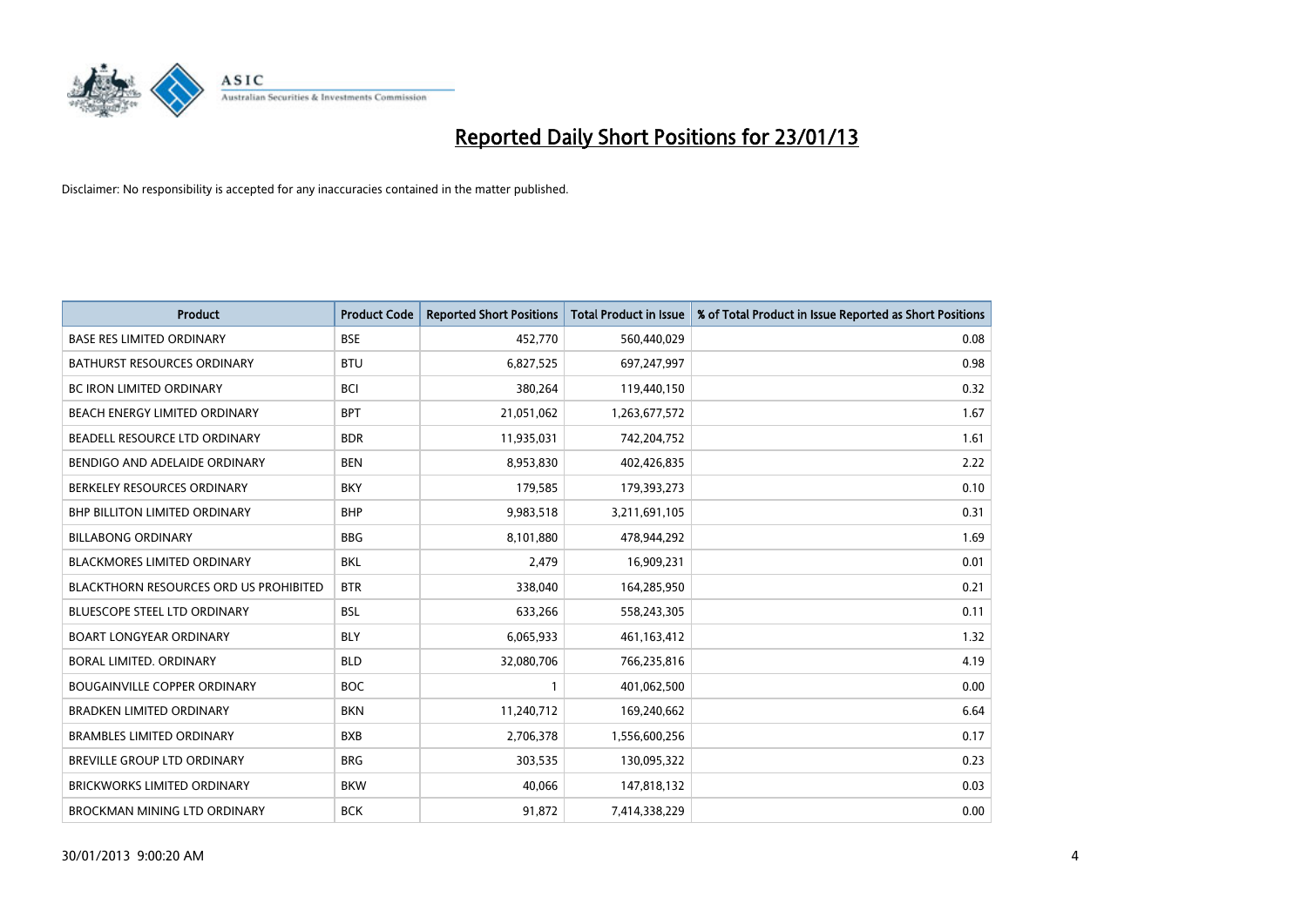

| <b>Product</b>                          | <b>Product Code</b> | <b>Reported Short Positions</b> | <b>Total Product in Issue</b> | % of Total Product in Issue Reported as Short Positions |
|-----------------------------------------|---------------------|---------------------------------|-------------------------------|---------------------------------------------------------|
| BT INVESTMENT MNGMNT ORDINARY           | <b>BTT</b>          | 29,302                          | 274,214,460                   | 0.01                                                    |
| <b>BURU ENERGY ORDINARY</b>             | <b>BRU</b>          | 13,789,155                      | 273,769,554                   | 5.04                                                    |
| <b>BWP TRUST ORDINARY UNITS</b>         | <b>BWP</b>          | 3,120,158                       | 533,645,790                   | 0.58                                                    |
| CABCHARGE AUSTRALIA ORDINARY            | CAB                 | 6,733,769                       | 120,430,683                   | 5.59                                                    |
| <b>CALIBRE GROUP LTD ORDINARY</b>       | <b>CGH</b>          | 513,535                         | 307,378,401                   | 0.17                                                    |
| CALTEX AUSTRALIA ORDINARY               | <b>CTX</b>          | 4,548,601                       | 270,000,000                   | 1.68                                                    |
| CAPE LAMBERT RES LTD ORDINARY           | <b>CFE</b>          | 759,817                         | 689,108,792                   | 0.11                                                    |
| CARABELLA RES LTD ORDINARY              | <b>CLR</b>          | 53,326                          | 152,361,547                   | 0.03                                                    |
| <b>CARBON ENERGY ORDINARY</b>           | <b>CNX</b>          | 48,071                          | 779,807,322                   | 0.01                                                    |
| <b>CARDNO LIMITED ORDINARY</b>          | <b>CDD</b>          | 5,830,600                       | 141,133,512                   | 4.13                                                    |
| CARNARVON PETROLEUM ORDINARY            | <b>CVN</b>          | 1,122,063                       | 937,257,700                   | 0.12                                                    |
| CARSALES.COM LTD ORDINARY               | <b>CRZ</b>          | 5,814,008                       | 235,768,495                   | 2.47                                                    |
| CASH CONVERTERS ORDINARY                | CCV                 | 40,000                          | 423,861,025                   | 0.01                                                    |
| CEDAR WOODS PROP. ORDINARY              | <b>CWP</b>          | 6,097                           | 73,047,793                    | 0.01                                                    |
| CENTRAL PETROLEUM ORDINARY              | <b>CTP</b>          | 976,268                         | 1,386,978,365                 | 0.07                                                    |
| CENTRO RETAIL AUST ORD/UNIT STAPLED SEC | <b>CRF</b>          | 9,040,503                       | 1,427,391,696                 | 0.63                                                    |
| <b>CERAMIC FUEL CELLS ORDINARY</b>      | CFU                 | 390                             | 1,559,231,320                 | 0.00                                                    |
| CFS RETAIL TRUST GRP STAPLED SECURITIES | <b>CFX</b>          | 35,066,176                      | 2,828,495,659                 | 1.24                                                    |
| CHALLENGER DIV.PRO. STAPLED UNITS       | <b>CDI</b>          | 51,141                          | 214,101,013                   | 0.02                                                    |
| CHALLENGER LIMITED ORDINARY             | <b>CGF</b>          | 1,875,421                       | 539,090,985                   | 0.35                                                    |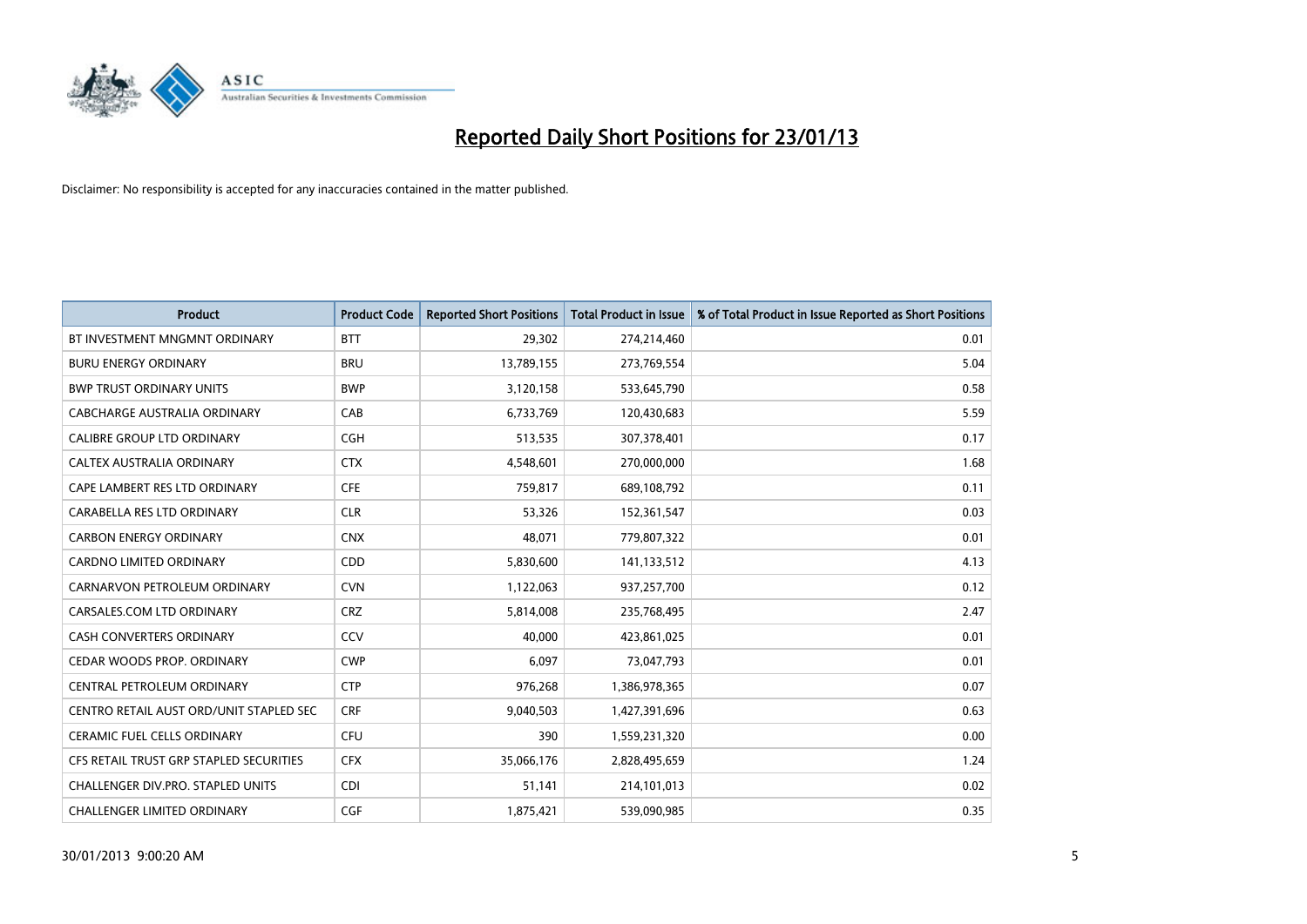

| <b>Product</b>                          | <b>Product Code</b> | <b>Reported Short Positions</b> | <b>Total Product in Issue</b> | % of Total Product in Issue Reported as Short Positions |
|-----------------------------------------|---------------------|---------------------------------|-------------------------------|---------------------------------------------------------|
| CHARTER HALL GROUP STAPLED US PROHIBIT. | <b>CHC</b>          | 336,264                         | 298,860,383                   | 0.11                                                    |
| <b>CHARTER HALL RETAIL UNITS</b>        | <b>COR</b>          | 878,517                         | 334,098,571                   | 0.26                                                    |
| <b>CHORUS LIMITED ORDINARY</b>          | <b>CNU</b>          | 984,060                         | 385,082,123                   | 0.26                                                    |
| CITIGOLD CORP LTD ORDINARY              | <b>CTO</b>          | 1,433,288                       | 1,352,907,765                 | 0.11                                                    |
| <b>CLOUGH LIMITED ORDINARY</b>          | <b>CLO</b>          | 74,526                          | 775,364,839                   | 0.01                                                    |
| <b>CNPR GRP UNITS/ORD STAPLED</b>       | <b>CNP</b>          | 2,537                           | 972,414,514                   | 0.00                                                    |
| COAL OF AFRICA LTD ORDINARY             | <b>CZA</b>          | 121,826                         | 800,951,034                   | 0.02                                                    |
| <b>COALSPUR MINES LTD ORDINARY</b>      | <b>CPL</b>          | 13,305,905                      | 634,123,901                   | 2.10                                                    |
| COCA-COLA AMATIL ORDINARY               | <b>CCL</b>          | 2,635,738                       | 762,133,414                   | 0.35                                                    |
| <b>COCHLEAR LIMITED ORDINARY</b>        | <b>COH</b>          | 4,759,511                       | 57,026,689                    | 8.35                                                    |
| COCKATOO COAL ORDINARY                  | <b>COK</b>          | 13,497,423                      | 1,016,746,908                 | 1.33                                                    |
| <b>CODAN LIMITED ORDINARY</b>           | <b>CDA</b>          | 58                              | 176,862,573                   | 0.00                                                    |
| <b>COFFEY INTERNATIONAL ORDINARY</b>    | <b>COF</b>          | 647                             | 255,833,165                   | 0.00                                                    |
| <b>COLLINS FOODS LTD ORDINARY</b>       | <b>CKF</b>          | 472,866                         | 93,000,003                    | 0.51                                                    |
| COMMONWEALTH BANK, ORDINARY             | <b>CBA</b>          | 12,528,207                      | 1,609,180,841                 | 0.78                                                    |
| COMMONWEALTH PROP ORDINARY UNITS        | <b>CPA</b>          | 16,362,417                      | 2,347,003,413                 | 0.70                                                    |
| <b>COMPASS RESOURCES ORDINARY</b>       | <b>CMR</b>          | 7,472                           | 1,403,744,100                 | 0.00                                                    |
| <b>COMPUTERSHARE LTD ORDINARY</b>       | <b>CPU</b>          | 13,331,491                      | 555,664,059                   | 2.40                                                    |
| CONTINENTAL COAL LTD ORDINARY           | <b>CCC</b>          | 983                             | 473,061,772                   | 0.00                                                    |
| <b>COOPER ENERGY LTD ORDINARY</b>       | <b>COE</b>          | 204.917                         | 329,034,654                   | 0.06                                                    |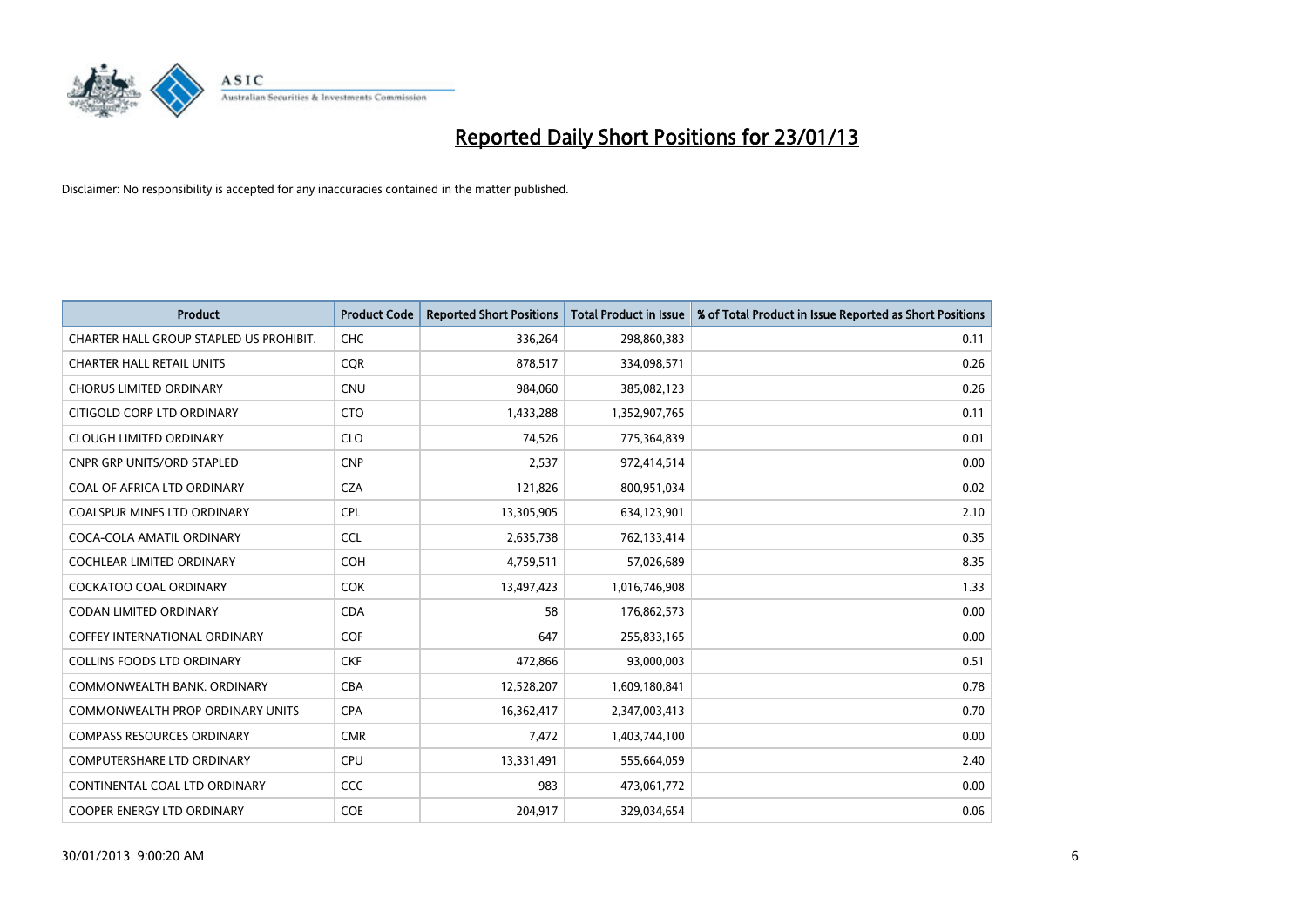

| <b>Product</b>                          | <b>Product Code</b> | <b>Reported Short Positions</b> | <b>Total Product in Issue</b> | % of Total Product in Issue Reported as Short Positions |
|-----------------------------------------|---------------------|---------------------------------|-------------------------------|---------------------------------------------------------|
| <b>CORP TRAVEL LIMITED ORDINARY</b>     | <b>CTD</b>          | 134,863                         | 74,971,020                    | 0.18                                                    |
| <b>CREDIT CORP GROUP ORDINARY</b>       | <b>CCP</b>          | 24,009                          | 45,932,899                    | 0.05                                                    |
| <b>CROMWELL PROP STAPLED SECURITIES</b> | <b>CMW</b>          | 218,192                         | 1,407,704,638                 | 0.02                                                    |
| <b>CROWN LIMITED ORDINARY</b>           | <b>CWN</b>          | 5,261,531                       | 728,394,185                   | 0.72                                                    |
| <b>CSG LIMITED ORDINARY</b>             | CSV                 | 485,038                         | 278,394,845                   | 0.17                                                    |
| <b>CSL LIMITED ORDINARY</b>             | <b>CSL</b>          | 1,993,850                       | 498,197,568                   | 0.40                                                    |
| <b>CSR LIMITED ORDINARY</b>             | <b>CSR</b>          | 42,823,006                      | 506,000,315                   | 8.46                                                    |
| <b>CUDECO LIMITED ORDINARY</b>          | CDU                 | 4,173,397                       | 188,943,961                   | 2.21                                                    |
| DART ENERGY LTD ORDINARY                | <b>DTE</b>          | 15,683,932                      | 878,668,388                   | 1.78                                                    |
| DATA#3 LIMITED ORDINARY                 | <b>DTL</b>          | 1,675                           | 153,974,950                   | 0.00                                                    |
| DAVID JONES LIMITED ORDINARY            | <b>DIS</b>          | 60,950,991                      | 531,788,775                   | 11.46                                                   |
| <b>DECMIL GROUP LIMITED ORDINARY</b>    | <b>DCG</b>          | 747,791                         | 168,203,219                   | 0.44                                                    |
| DEXUS PROPERTY GROUP STAPLED UNITS      | <b>DXS</b>          | 12,769,007                      | 4,839,024,176                 | 0.26                                                    |
| DISCOVERY METALS LTD ORDINARY           | <b>DML</b>          | 2,379,248                       | 486,986,451                   | 0.49                                                    |
| DOMINO PIZZA ENTERPR ORDINARY           | <b>DMP</b>          | 32,197                          | 70,192,674                    | 0.05                                                    |
| DORAY MINERALS LTD ORDINARY             | <b>DRM</b>          | 148,322                         | 139,200,101                   | 0.11                                                    |
| DOWNER EDI LIMITED ORDINARY             | <b>DOW</b>          | 4,783,107                       | 429,100,296                   | 1.11                                                    |
| DRILLSEARCH ENERGY ORDINARY             | <b>DLS</b>          | 1,408,371                       | 427,353,371                   | 0.33                                                    |
| DUET GROUP STAPLED US PROHIBIT.         | <b>DUE</b>          | 5,023,341                       | 1,158,216,750                 | 0.43                                                    |
| DULUXGROUP LIMITED ORDINARY             | <b>DLX</b>          | 8,832,905                       | 374,507,181                   | 2.36                                                    |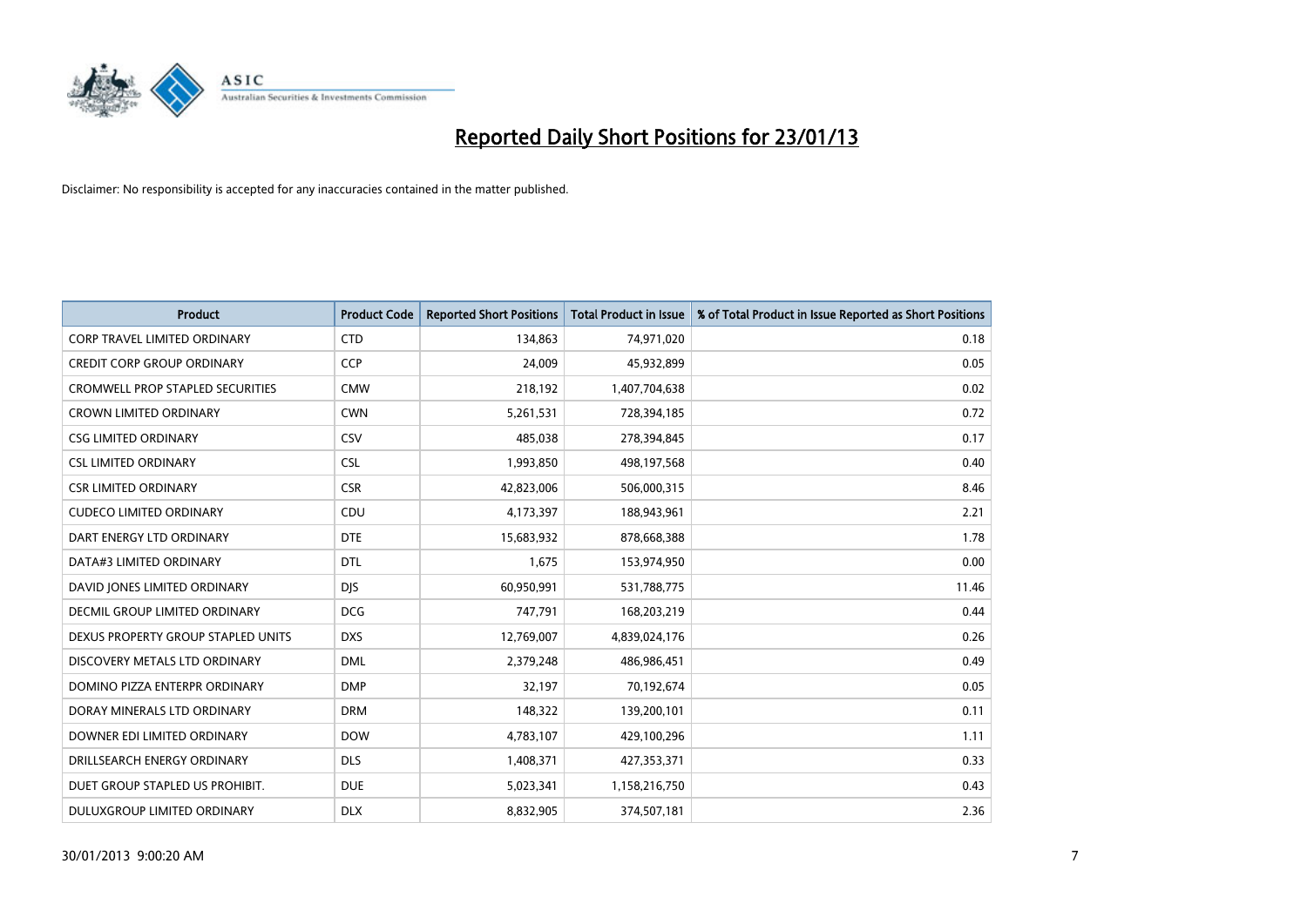

| <b>Product</b>                        | <b>Product Code</b> | <b>Reported Short Positions</b> | <b>Total Product in Issue</b> | % of Total Product in Issue Reported as Short Positions |
|---------------------------------------|---------------------|---------------------------------|-------------------------------|---------------------------------------------------------|
| <b>DWS LTD ORDINARY</b>               | <b>DWS</b>          | 397,791                         | 132,362,763                   | 0.30                                                    |
| ECHO ENTERTAINMENT ORDINARY           | <b>EGP</b>          | 10,396,267                      | 825,672,730                   | 1.26                                                    |
| <b>ELDERS LIMITED ORDINARY</b>        | <b>ELD</b>          | 18,840,420                      | 448,598,480                   | 4.20                                                    |
| ELEMENTAL MINERALS ORDINARY           | <b>ELM</b>          | 37,696                          | 288,587,228                   | 0.01                                                    |
| ELEMENTOS LIMITED ORDINARY            | <b>ELT</b>          | 16                              | 148,352,638                   | 0.00                                                    |
| <b>EMECO HOLDINGS ORDINARY</b>        | EHL.                | 7,724,878                       | 599,675,707                   | 1.29                                                    |
| <b>ENDEAVOUR MIN CORP CDI 1:1</b>     | <b>EVR</b>          | 230,445                         | 128,051,824                   | 0.18                                                    |
| <b>ENERGY RESOURCES ORDINARY 'A'</b>  | <b>ERA</b>          | 6,057,979                       | 517,725,062                   | 1.17                                                    |
| <b>ENERGY WORLD CORPOR. ORDINARY</b>  | <b>EWC</b>          | 16,553,297                      | 1,734,166,672                 | 0.95                                                    |
| <b>ENVESTRA LIMITED ORDINARY</b>      | <b>ENV</b>          | 8,064,967                       | 1,603,333,497                 | 0.50                                                    |
| EQUATORIAL RES LTD ORDINARY           | EQX                 | 119,400                         | 117,235,353                   | 0.10                                                    |
| EVOLUTION MINING LTD ORDINARY         | <b>EVN</b>          | 3,556,339                       | 708,092,989                   | 0.50                                                    |
| FAIRFAX MEDIA LTD ORDINARY            | <b>FXI</b>          | 371,501,545                     | 2,351,955,725                 | 15.80                                                   |
| <b>FAR LTD ORDINARY</b>               | <b>FAR</b>          | 21,000,000                      | 2,499,846,742                 | 0.84                                                    |
| FISHER & PAYKEL H. ORDINARY           | <b>FPH</b>          | 40.001                          | 542,612,236                   | 0.01                                                    |
| FKP PROPERTY GROUP STAPLED SECURITIES | <b>FKP</b>          | 6,498,686                       | 321,578,705                   | 2.02                                                    |
| FLEETWOOD CORP ORDINARY               | <b>FWD</b>          | 2,683,034                       | 60,033,258                    | 4.47                                                    |
| FLETCHER BUILDING ORDINARY            | <b>FBU</b>          | 5,204,553                       | 684,793,538                   | 0.76                                                    |
| FLEXIGROUP LIMITED ORDINARY           | <b>FXL</b>          | 470,017                         | 287,469,669                   | 0.16                                                    |
| FLIGHT CENTRE ORDINARY                | <b>FLT</b>          | 12,412,540                      | 100,165,616                   | 12.39                                                   |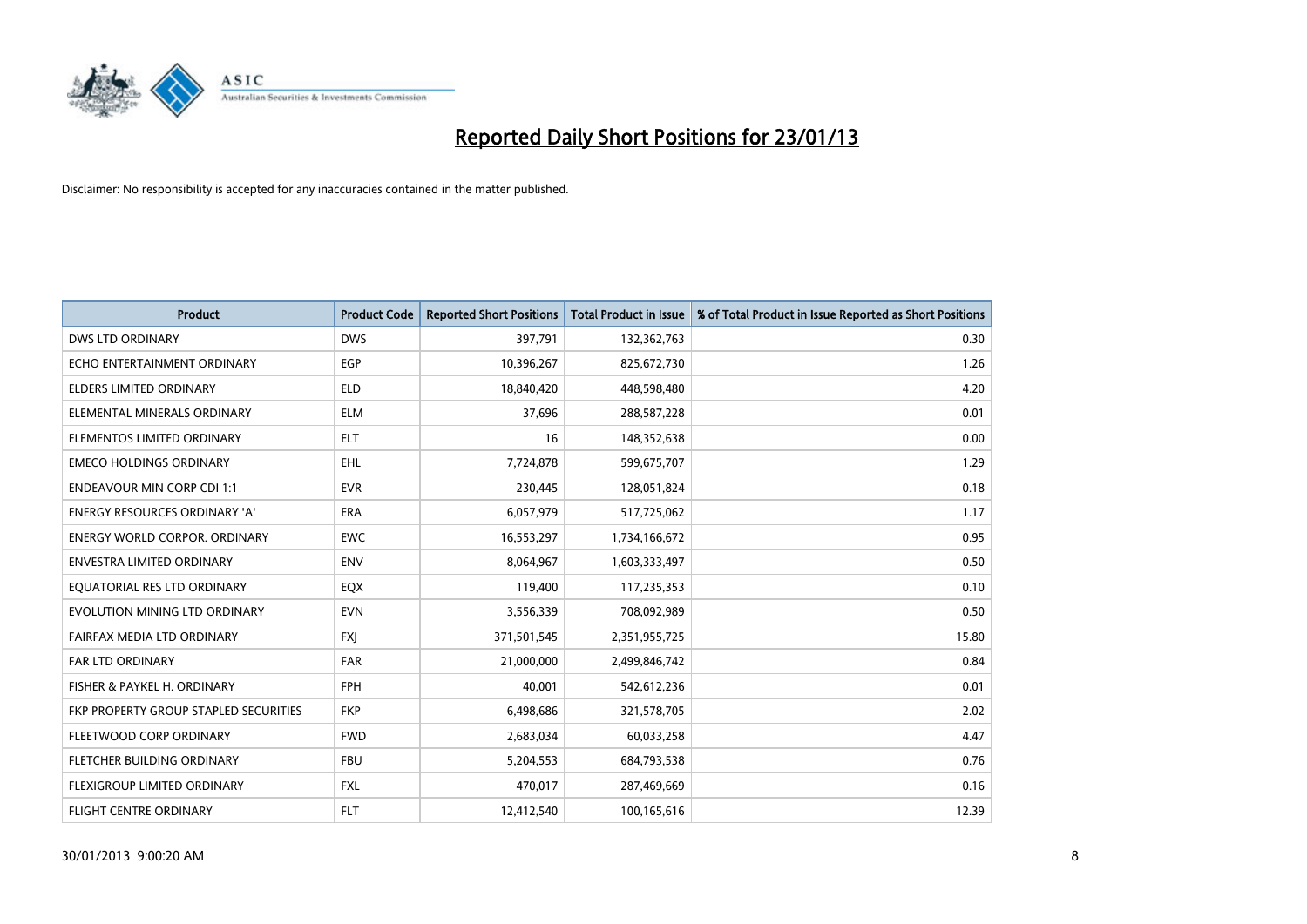

| <b>Product</b>                            | <b>Product Code</b> | <b>Reported Short Positions</b> | <b>Total Product in Issue</b> | % of Total Product in Issue Reported as Short Positions |
|-------------------------------------------|---------------------|---------------------------------|-------------------------------|---------------------------------------------------------|
| FLINDERS MINES LTD ORDINARY               | <b>FMS</b>          | 2,052,181                       | 1,821,300,404                 | 0.11                                                    |
| FOCUS MINERALS LTD ORDINARY               | <b>FML</b>          | 1,971,921                       | 8,822,771,352                 | 0.02                                                    |
| FONTERRA SHARE FUND ORDINARY UNITS        | <b>FSF</b>          | 23,312                          | 95,592,485                    | 0.02                                                    |
| FORGE GROUP LIMITED ORDINARY              | FGE                 | 92,595                          | 86,169,014                    | 0.11                                                    |
| FORTESCUE METALS GRP ORDINARY             | <b>FMG</b>          | 177,546,723                     | 3,113,798,659                 | 5.70                                                    |
| <b>G.U.D. HOLDINGS ORDINARY</b>           | GUD                 | 2,092,184                       | 71,341,319                    | 2.93                                                    |
| <b>G8 EDUCATION LIMITED ORDINARY</b>      | <b>GEM</b>          | 578,400                         | 246,802,417                   | 0.23                                                    |
| <b>GALAXY RESOURCES ORDINARY</b>          | GXY                 | 3,659,225                       | 560,357,421                   | 0.65                                                    |
| <b>GENETIC TECHNOLOGIES ORDINARY</b>      | <b>GTG</b>          | 628,950                         | 474,971,819                   | 0.13                                                    |
| <b>GEODYNAMICS LIMITED ORDINARY</b>       | GDY                 | 850                             | 406,452,608                   | 0.00                                                    |
| <b>GINDALBIE METALS LTD ORDINARY</b>      | <b>GBG</b>          | 32,131,178                      | 1,404,350,200                 | 2.29                                                    |
| <b>GOODMAN FIELDER. ORDINARY</b>          | <b>GFF</b>          | 20,187,537                      | 1,955,559,207                 | 1.03                                                    |
| <b>GOODMAN GROUP STAPLED US PROHIBIT.</b> | <b>GMG</b>          | 1,299,948                       | 1,713,233,947                 | 0.08                                                    |
| <b>GPT GROUP STAPLED SEC.</b>             | <b>GPT</b>          | 6,742,954                       | 1,766,785,075                 | 0.38                                                    |
| <b>GRAINCORP LIMITED A CLASS ORDINARY</b> | <b>GNC</b>          | 1,264,232                       | 228,855,628                   | 0.55                                                    |
| <b>GRANGE RESOURCES, ORDINARY</b>         | <b>GRR</b>          | 1,603,033                       | 1,156,181,782                 | 0.14                                                    |
| <b>GREENLAND MIN EN LTD ORDINARY</b>      | GGG                 | 4,362,016                       | 567,937,409                   | 0.77                                                    |
| <b>GRYPHON MINERALS LTD ORDINARY</b>      | GRY                 | 18,019,499                      | 400,464,983                   | 4.50                                                    |
| <b>GUILDFORD COAL LTD ORDINARY</b>        | <b>GUF</b>          | 1,185,355                       | 521,046,899                   | 0.23                                                    |
| <b>GUNNS LIMITED ORDINARY</b>             | <b>GNS</b>          | 51,528,090                      | 848,401,559                   | 6.07                                                    |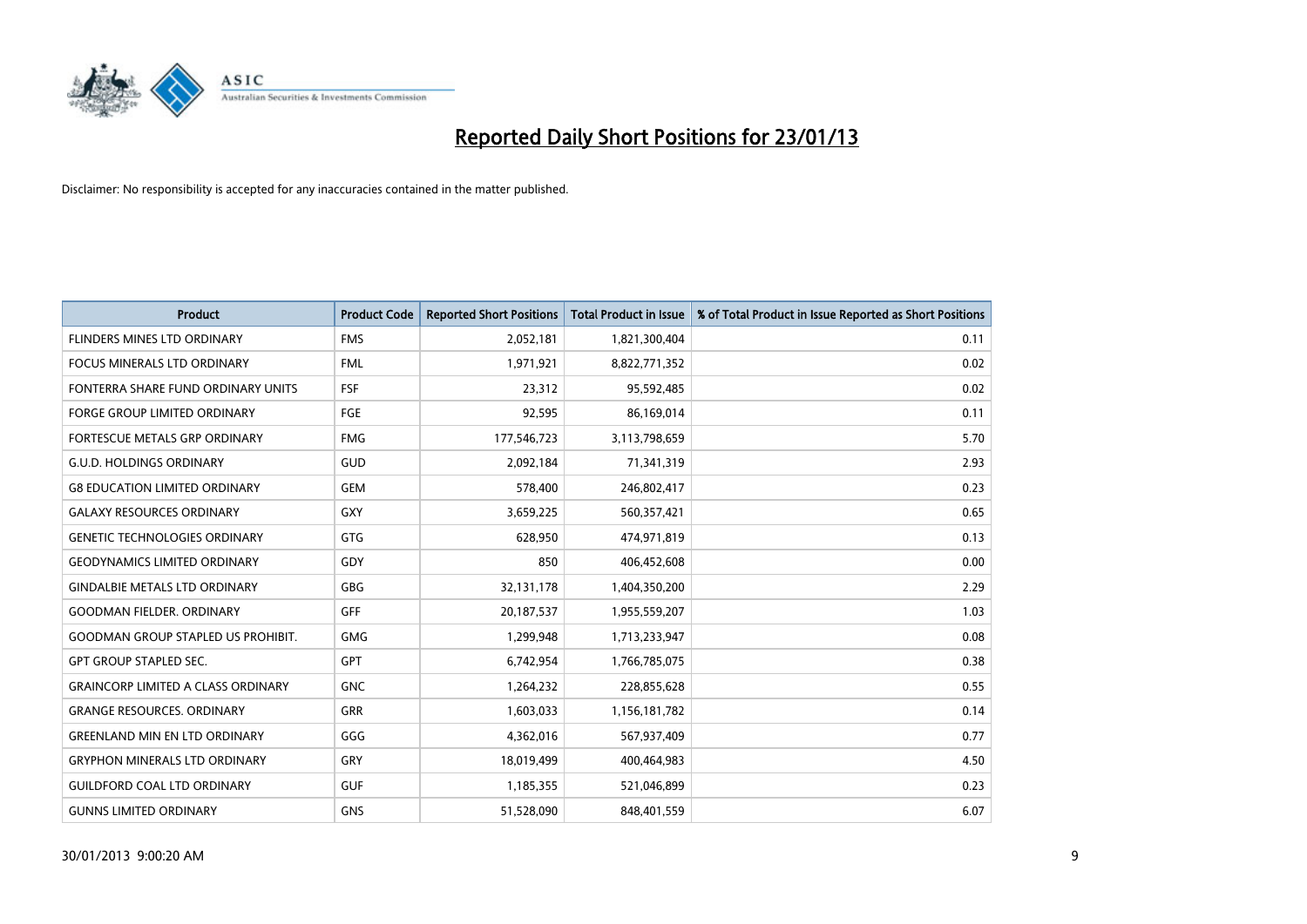

| <b>Product</b>                         | <b>Product Code</b> | <b>Reported Short Positions</b> | <b>Total Product in Issue</b> | % of Total Product in Issue Reported as Short Positions |
|----------------------------------------|---------------------|---------------------------------|-------------------------------|---------------------------------------------------------|
| <b>GWA GROUP LTD ORDINARY</b>          | <b>GWA</b>          | 6,271,015                       | 304,706,899                   | 2.06                                                    |
| HARVEY NORMAN ORDINARY                 | <b>HVN</b>          | 119,115,772                     | 1,062,316,784                 | 11.21                                                   |
| HASTIE GROUP LIMITED ORDINARY          | <b>HST</b>          | 233,914                         | 137,353,504                   | 0.17                                                    |
| <b>HENDERSON GROUP CDI 1:1</b>         | <b>HGG</b>          | 1,696,703                       | 717,648,677                   | 0.24                                                    |
| HFA HOLDINGS LIMITED ORDINARY          | <b>HFA</b>          | 3,809                           | 117,332,831                   | 0.00                                                    |
| HILLGROVE RES LTD ORDINARY             | <b>HGO</b>          | 3,410,553                       | 1,022,760,221                 | 0.33                                                    |
| HILLS HOLDINGS LTD ORDINARY            | HIL.                | 2,865,065                       | 246,500,444                   | 1.16                                                    |
| HORIZON OIL LIMITED ORDINARY           | <b>HZN</b>          | 32,897,232                      | 1,130,811,515                 | 2.91                                                    |
| <b>ICON ENERGY LIMITED ORDINARY</b>    | <b>ICN</b>          | 862,905                         | 533,391,210                   | 0.16                                                    |
| <b>IINET LIMITED ORDINARY</b>          | <b>IIN</b>          | 102,618                         | 161,238,847                   | 0.06                                                    |
| ILUKA RESOURCES ORDINARY               | ILU                 | 65,862,621                      | 418,700,517                   | 15.73                                                   |
| <b>IMDEX LIMITED ORDINARY</b>          | <b>IMD</b>          | 1,267,635                       | 210,473,188                   | 0.60                                                    |
| <b>INCITEC PIVOT ORDINARY</b>          | IPL                 | 4,515,576                       | 1,628,730,107                 | 0.28                                                    |
| <b>INDEPENDENCE GROUP ORDINARY</b>     | <b>IGO</b>          | 4,055,030                       | 232,882,535                   | 1.74                                                    |
| <b>INDOPHIL RESOURCES ORDINARY</b>     | <b>IRN</b>          | 1,603,004                       | 1,203,146,194                 | 0.13                                                    |
| INFIGEN ENERGY STAPLED SECURITIES      | <b>IFN</b>          | 3,324,648                       | 762,265,972                   | 0.44                                                    |
| INSURANCE AUSTRALIA ORDINARY           | IAG                 | 4,002,101                       | 2,079,034,021                 | 0.19                                                    |
| INTEGRATED RESEARCH ORDINARY           | IRI                 | 146,288                         | 168,359,453                   | 0.09                                                    |
| <b>INTREPID MINES ORDINARY</b>         | <b>IAU</b>          | 8,163,843                       | 555,419,975                   | 1.47                                                    |
| INVESTA OFFICE FUND STAPLED SECURITIES | <b>IOF</b>          | 2,951,112                       | 614,047,458                   | 0.48                                                    |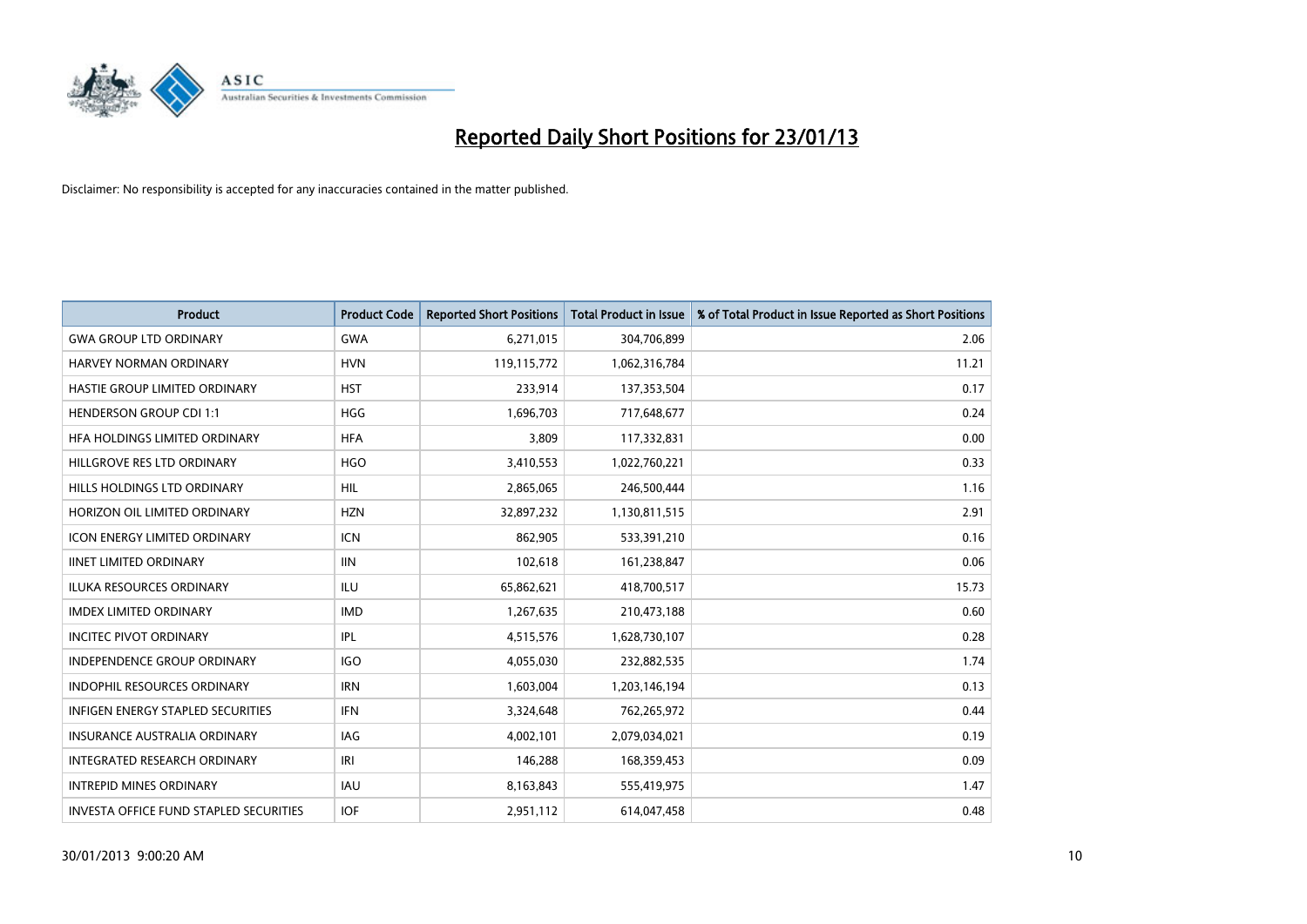

| <b>Product</b>                           | <b>Product Code</b> | <b>Reported Short Positions</b> | <b>Total Product in Issue</b> | % of Total Product in Issue Reported as Short Positions |
|------------------------------------------|---------------------|---------------------------------|-------------------------------|---------------------------------------------------------|
| <b>INVOCARE LIMITED ORDINARY</b>         | <b>IVC</b>          | 2,992,498                       | 110,030,298                   | 2.72                                                    |
| ION LIMITED ORDINARY                     | <b>ION</b>          | 164,453                         | 256,365,105                   | 0.06                                                    |
| <b>IOOF HOLDINGS LTD ORDINARY</b>        | <b>IFL</b>          | 1,406,905                       | 232,091,225                   | 0.61                                                    |
| <b>IRESS LIMITED ORDINARY</b>            | <b>IRE</b>          | 1,714,414                       | 128,620,231                   | 1.33                                                    |
| <b>IRON ORE HOLDINGS ORDINARY</b>        | <b>IOH</b>          | 39,352                          | 161,174,005                   | 0.02                                                    |
| ISHARES FTSE CHINA25 CDI 1:1             | <b>IZZ</b>          | 2,283                           | 128,250,000                   | 0.00                                                    |
| ISHARES GLOBAL 100 CDI 1:1               | <b>IOO</b>          | 1.899                           | 10,600,000                    | 0.02                                                    |
| ISHARES S&P 500 CDI 1:1                  | <b>IVV</b>          | 1,612                           | 116,350,000                   | 0.00                                                    |
| ISHARES S&P ASIA 50 CDI 1:1              | IAA                 | 10,770                          | 1,700,000                     | 0.63                                                    |
| <b>IVANHOE AUSTRALIA ORDINARY</b>        | <b>IVA</b>          | 2,124,384                       | 714,991,227                   | 0.30                                                    |
| JAMES HARDIE INDUST CHESS DEPOSITARY INT | <b>IHX</b>          | 9,289,780                       | 440,917,727                   | 2.11                                                    |
| <b>IB HI-FI LIMITED ORDINARY</b>         | <b>IBH</b>          | 17,720,735                      | 98,850,643                    | 17.93                                                   |
| <b>JUMBO INTERACTIVE ORDINARY</b>        | <b>JIN</b>          | 1,000                           | 43,102,560                    | 0.00                                                    |
| <b>JUPITER MINES ORDINARY</b>            | <b>IMS</b>          | 1,672                           | 2,281,835,383                 | 0.00                                                    |
| <b>KAGARA LTD ORDINARY</b>               | KZL                 | 3,034,012                       | 798,953,117                   | 0.38                                                    |
| KALNORTH GOLD LTD ORDINARY               | KGM                 | 25,000                          | 169,910,000                   | 0.01                                                    |
| KANGAROO RES LTD ORDINARY                | <b>KRL</b>          | 191,687                         | 3,434,430,012                 | 0.01                                                    |
| KAROON GAS AUSTRALIA ORDINARY            | <b>KAR</b>          | 211,302                         | 221,420,769                   | 0.10                                                    |
| KATHMANDU HOLD LTD ORDINARY              | <b>KMD</b>          | 588,972                         | 200,215,894                   | 0.29                                                    |
| <b>KBL MINING LIMITED ORDINARY</b>       | <b>KBL</b>          | 1,820                           | 293,535,629                   | 0.00                                                    |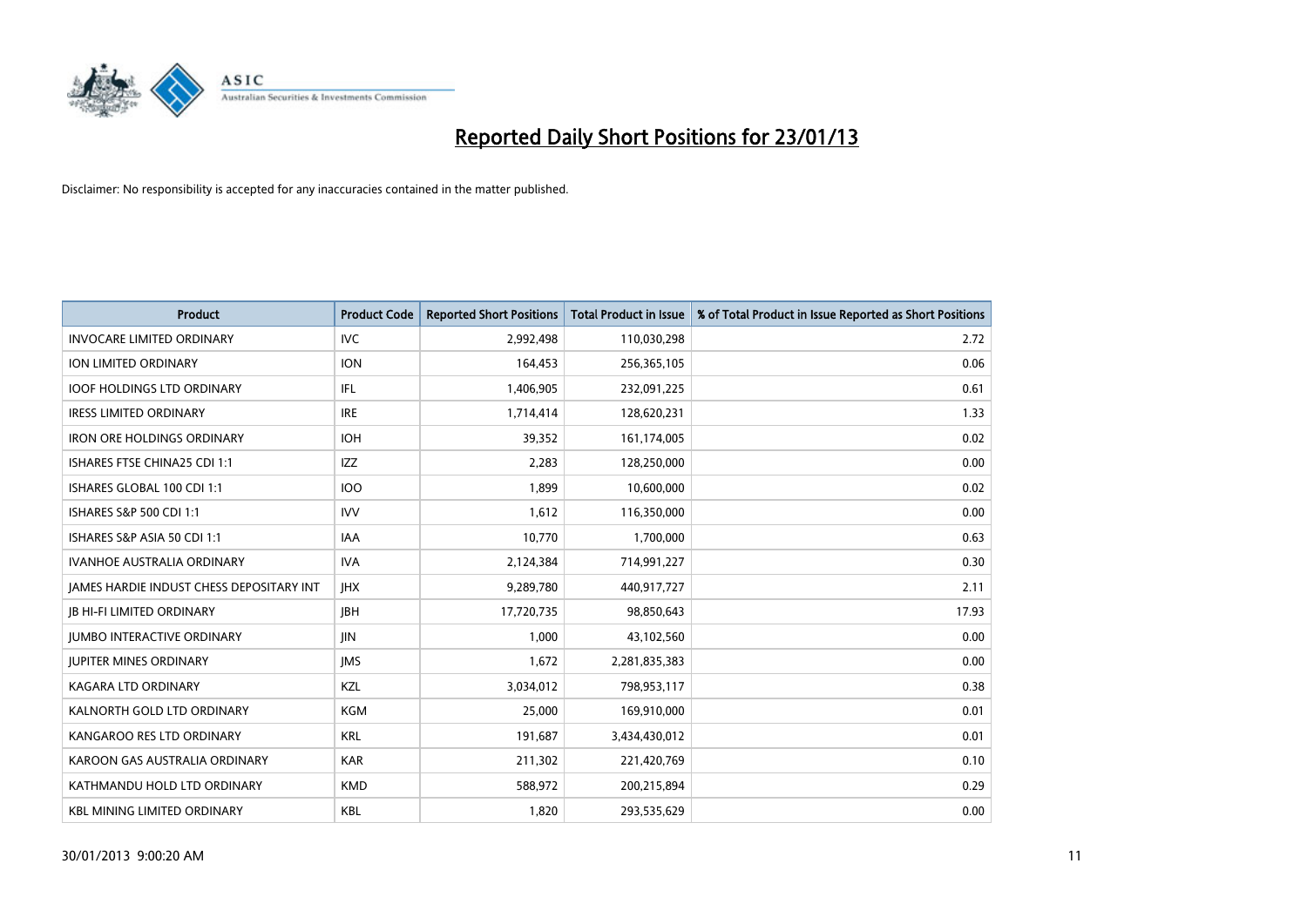

| <b>Product</b>                        | <b>Product Code</b> | <b>Reported Short Positions</b> | <b>Total Product in Issue</b> | % of Total Product in Issue Reported as Short Positions |
|---------------------------------------|---------------------|---------------------------------|-------------------------------|---------------------------------------------------------|
| <b>KENTOR GOLD LIMITED ORDINARY</b>   | KGL                 | 275                             | 140,040,563                   | 0.00                                                    |
| KINGSGATE CONSOLID. ORDINARY          | <b>KCN</b>          | 9,779,992                       | 151,828,173                   | 6.44                                                    |
| KINGSROSE MINING LTD ORDINARY         | <b>KRM</b>          | 109,505                         | 291,959,871                   | 0.04                                                    |
| LEIGHTON HOLDINGS ORDINARY            | LEI                 | 7,984,842                       | 337, 164, 188                 | 2.37                                                    |
| LEND LEASE GROUP UNIT/ORD STAPLED     | LLC                 | 5,104,868                       | 574,351,883                   | 0.89                                                    |
| LINC ENERGY LTD ORDINARY              | <b>LNC</b>          | 15,262,860                      | 517,770,424                   | 2.95                                                    |
| LIQUEFIED NATURAL ORDINARY            | <b>LNG</b>          | 272,800                         | 267,699,015                   | 0.10                                                    |
| LUIRI GOLD LIMITED 1C US COMMON       | LGM                 | 13,284                          | 197,431,905                   | 0.01                                                    |
| LYCOPODIUM LIMITED ORDINARY           | LYL                 | 7,928                           | 38,755,103                    | 0.02                                                    |
| LYNAS CORPORATION ORDINARY            | <b>LYC</b>          | 153,254,512                     | 1,960,801,292                 | 7.82                                                    |
| M2 TELECOMMUNICATION ORDINARY         | <b>MTU</b>          | 6,649,280                       | 157,996,251                   | 4.21                                                    |
| <b>MACA LIMITED ORDINARY</b>          | <b>MLD</b>          | 1,061,846                       | 150,000,000                   | 0.71                                                    |
| <b>MACMAHON HOLDINGS ORDINARY</b>     | <b>MAH</b>          | 14,886,108                      | 1,261,699,966                 | 1.18                                                    |
| MACQ ATLAS ROADS GRP ORDINARY STAPLED | <b>MOA</b>          | 3,291,926                       | 478,531,436                   | 0.69                                                    |
| MACQUARIE GROUP LTD ORDINARY          | <b>MOG</b>          | 6,072,887                       | 339,178,329                   | 1.79                                                    |
| MATRIX C & E LTD ORDINARY             | <b>MCE</b>          | 3,846,052                       | 94,555,428                    | 4.07                                                    |
| <b>MAVERICK DRILLING ORDINARY</b>     | <b>MAD</b>          | 11,499,076                      | 452,726,751                   | 2.54                                                    |
| MAYNE PHARMA LTD ORDINARY             | <b>MYX</b>          | 546,300                         | 545,527,413                   | 0.10                                                    |
| MCMILLAN SHAKESPEARE ORDINARY         | <b>MMS</b>          | 604,018                         | 74,523,965                    | 0.81                                                    |
| <b>MCPHERSON'S LTD ORDINARY</b>       | <b>MCP</b>          | 820                             | 73,106,633                    | 0.00                                                    |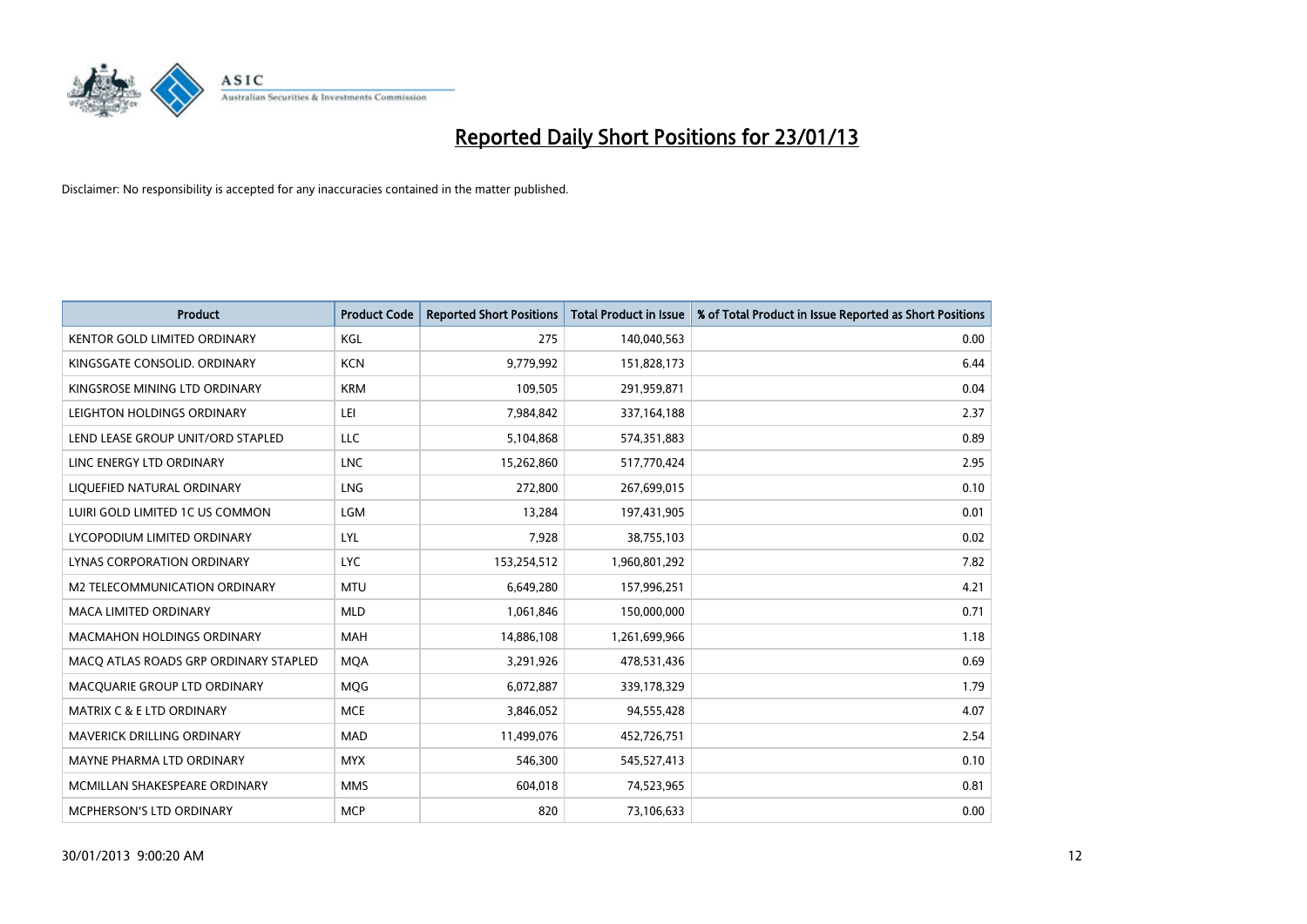

| <b>Product</b>                    | <b>Product Code</b> | <b>Reported Short Positions</b> | <b>Total Product in Issue</b> | % of Total Product in Issue Reported as Short Positions |
|-----------------------------------|---------------------|---------------------------------|-------------------------------|---------------------------------------------------------|
| MEDUSA MINING LTD ORDINARY        | <b>MML</b>          | 2,559,974                       | 188,903,911                   | 1.36                                                    |
| MELBOURNE IT LIMITED ORDINARY     | <b>MLB</b>          | 552,222                         | 82,451,363                    | 0.67                                                    |
| MEO AUSTRALIA LTD ORDINARY        | <b>MEO</b>          | 477,733                         | 627,264,587                   | 0.08                                                    |
| <b>MERMAID MARINE ORDINARY</b>    | <b>MRM</b>          | 713,444                         | 223,832,900                   | 0.32                                                    |
| MESOBLAST LIMITED ORDINARY        | <b>MSB</b>          | 16,007,775                      | 287,132,832                   | 5.58                                                    |
| METALS X LIMITED ORDINARY         | <b>MLX</b>          | 6,701,927                       | 1,651,766,110                 | 0.41                                                    |
| METCASH LIMITED ORDINARY          | <b>MTS</b>          | 88,947,709                      | 880,704,786                   | 10.10                                                   |
| METMINCO LIMITED ORDINARY         | <b>MNC</b>          | 54,825                          | 1,749,543,023                 | 0.00                                                    |
| MICLYN EXP OFFSHR ORDINARY        | <b>MIO</b>          | 107,383                         | 278,639,188                   | 0.04                                                    |
| MILTON CORPORATION ORDINARY       | <b>MLT</b>          | 12,800                          | 121,625,655                   | 0.01                                                    |
| MINCOR RESOURCES NL ORDINARY      | <b>MCR</b>          | 2,262,221                       | 188,208,274                   | 1.20                                                    |
| MINERAL DEPOSITS ORDINARY         | <b>MDL</b>          | 456,225                         | 83,538,786                    | 0.55                                                    |
| MINERAL RESOURCES, ORDINARY       | <b>MIN</b>          | 3,791,160                       | 185,724,169                   | 2.04                                                    |
| MIRABELA NICKEL LTD ORDINARY      | <b>MBN</b>          | 6,958,387                       | 876,582,736                   | 0.79                                                    |
| MIRVAC GROUP STAPLED SECURITIES   | <b>MGR</b>          | 6,102,203                       | 3,425,587,451                 | 0.18                                                    |
| MOLOPO ENERGY LTD ORDINARY        | <b>MPO</b>          | 633,666                         | 246,121,586                   | 0.26                                                    |
| MONADELPHOUS GROUP ORDINARY       | <b>MND</b>          | 6,816,657                       | 90,663,543                    | 7.52                                                    |
| MORTGAGE CHOICE LTD ORDINARY      | <b>MOC</b>          | 2,382,428                       | 123,431,282                   | 1.93                                                    |
| <b>MOUNT GIBSON IRON ORDINARY</b> | <b>MGX</b>          | 1,411,627                       | 1,090,584,232                 | 0.13                                                    |
| MULTIPLEX SITES SITES             | <b>MXUPA</b>        | 578                             | 4,500,000                     | 0.01                                                    |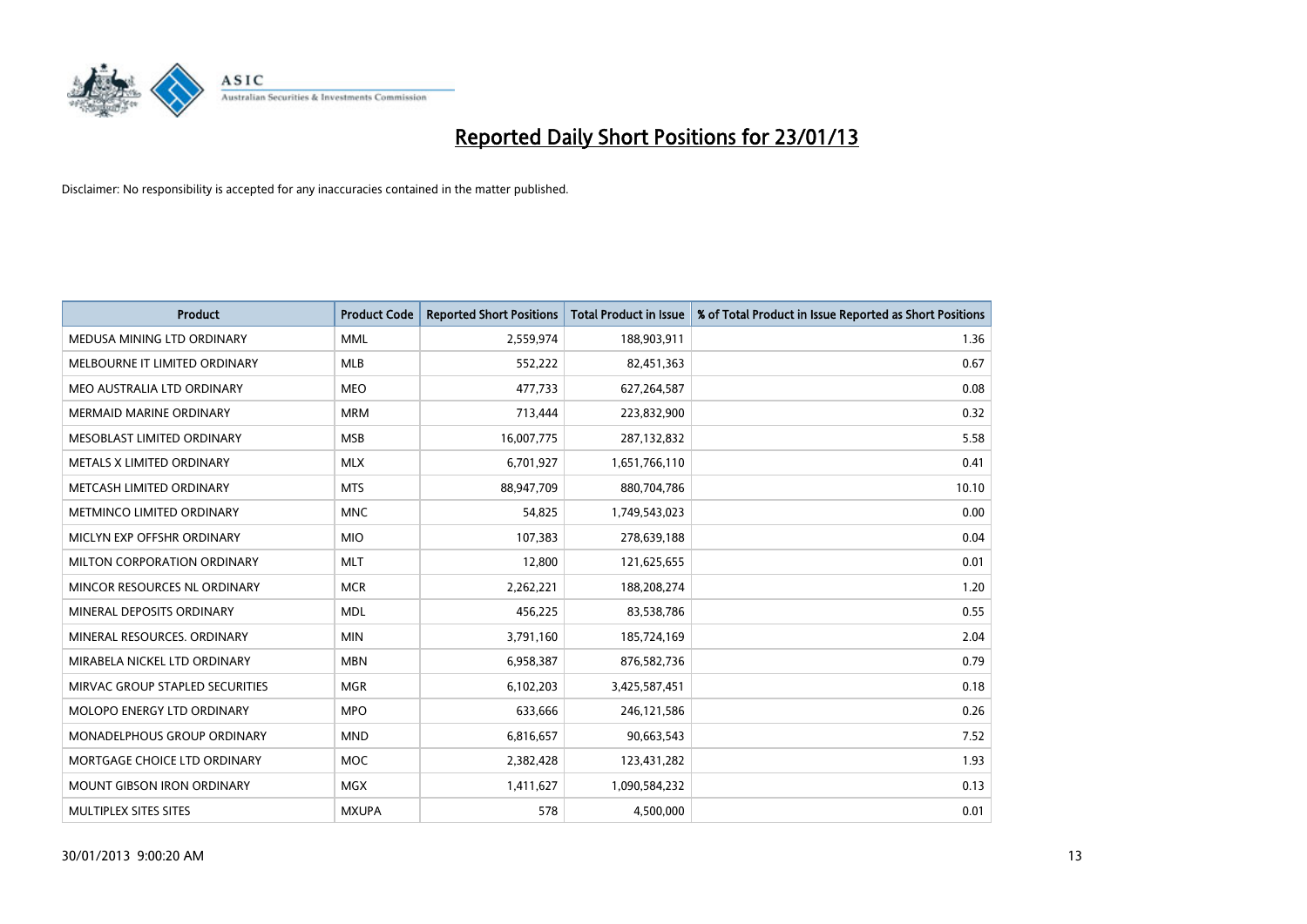

| <b>Product</b>                       | <b>Product Code</b> | <b>Reported Short Positions</b> | <b>Total Product in Issue</b> | % of Total Product in Issue Reported as Short Positions |
|--------------------------------------|---------------------|---------------------------------|-------------------------------|---------------------------------------------------------|
| <b>MURCHISON METALS LTD ORDINARY</b> | <b>MMX</b>          | 6,216,070                       | 450,497,346                   | 1.38                                                    |
| <b>MYER HOLDINGS LTD ORDINARY</b>    | <b>MYR</b>          | 81,631,463                      | 583,384,551                   | 13.99                                                   |
| <b>MYSTATE LIMITED ORDINARY</b>      | <b>MYS</b>          | 22,399                          | 87,117,374                    | 0.03                                                    |
| NATIONAL AUST, BANK ORDINARY         | <b>NAB</b>          | 15,292,575                      | 2,342,207,090                 | 0.65                                                    |
| NAVITAS LIMITED ORDINARY             | <b>NVT</b>          | 8,488,155                       | 375,367,918                   | 2.26                                                    |
| NEON ENERGY LIMITED ORDINARY         | <b>NEN</b>          | 3,218,567                       | 549,844,091                   | 0.59                                                    |
| NEW HOPE CORPORATION ORDINARY        | <b>NHC</b>          | 3,632,554                       | 830,563,352                   | 0.44                                                    |
| NEWCREST MINING ORDINARY             | <b>NCM</b>          | 3,208,253                       | 765,906,839                   | 0.42                                                    |
| NEWS CORP A NON-VOTING CDI           | <b>NWSLV</b>        | 2,947,820                       | 1,530,208,716                 | 0.19                                                    |
| NEWS CORP B VOTING CDI               | <b>NWS</b>          | 1,133,038                       | 798,520,953                   | 0.14                                                    |
| NEWSAT LIMITED ORDINARY              | <b>NWT</b>          | 58,617                          | 233,052,157                   | 0.03                                                    |
| NEXTDC LIMITED ORDINARY              | <b>NXT</b>          | 3,362,633                       | 172,602,288                   | 1.95                                                    |
| NEXUS ENERGY LIMITED ORDINARY        | <b>NXS</b>          | 4,797,558                       | 1,329,821,159                 | 0.36                                                    |
| NIB HOLDINGS LIMITED ORDINARY        | <b>NHF</b>          | 5,060                           | 439,004,182                   | 0.00                                                    |
| NIDO PETROLEUM ORDINARY              | <b>NDO</b>          | 105,313                         | 1,684,732,219                 | 0.01                                                    |
| NOBLE MINERAL RES ORDINARY           | <b>NMG</b>          | 3,017,425                       | 666,397,952                   | 0.45                                                    |
| NORFOLK GROUP ORDINARY               | <b>NFK</b>          | 50                              | 158,890,730                   | 0.00                                                    |
| NORTHERN IRON LTD ORDINARY           | <b>NFE</b>          | 3,231,168                       | 484,405,314                   | 0.67                                                    |
| NORTHERN STAR ORDINARY               | <b>NST</b>          | 5,497,491                       | 424,277,027                   | 1.30                                                    |
| NRW HOLDINGS LIMITED ORDINARY        | <b>NWH</b>          | 1,772,028                       | 278,888,011                   | 0.64                                                    |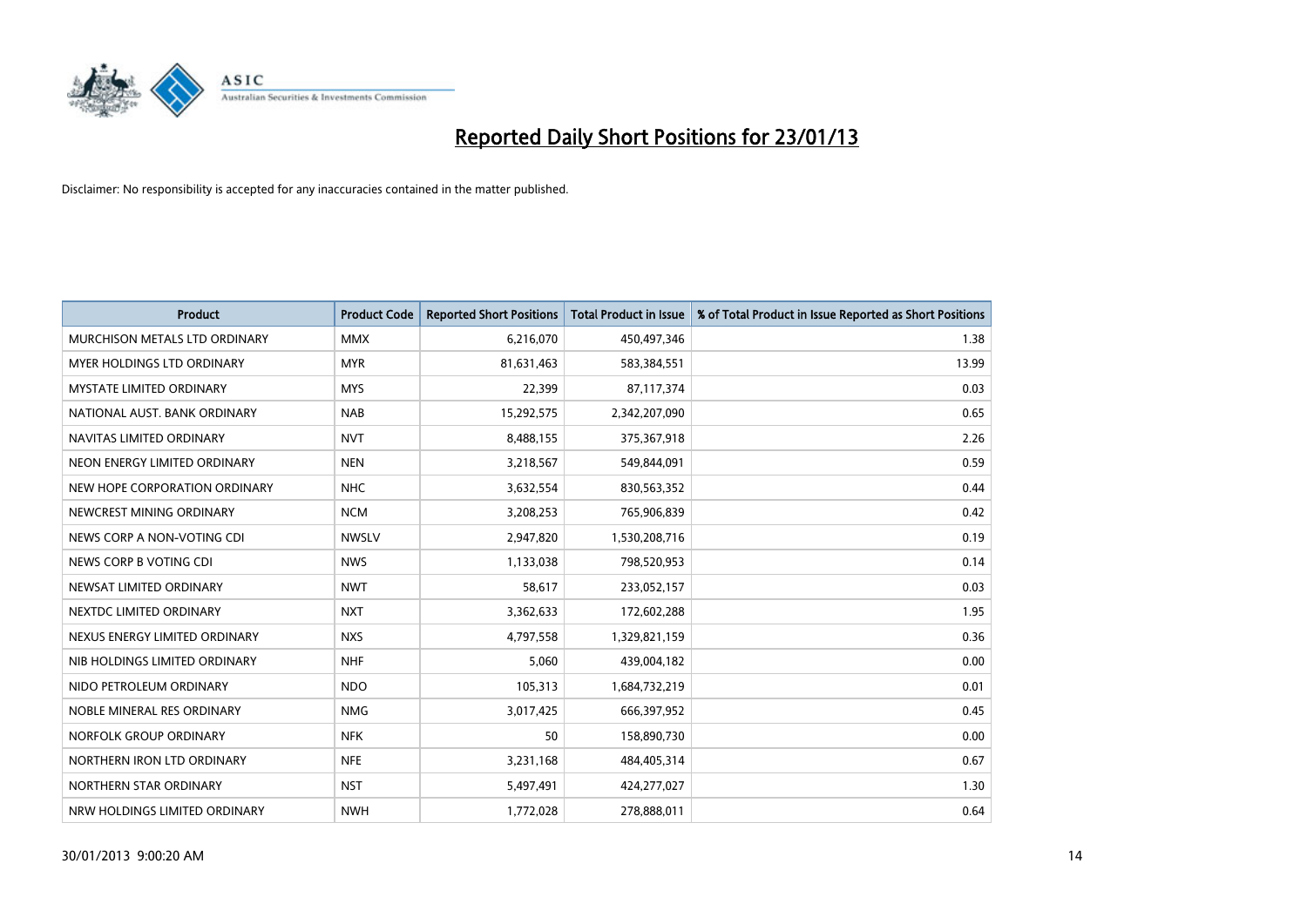

| <b>Product</b>                        | <b>Product Code</b> | <b>Reported Short Positions</b> | <b>Total Product in Issue</b> | % of Total Product in Issue Reported as Short Positions |
|---------------------------------------|---------------------|---------------------------------|-------------------------------|---------------------------------------------------------|
| NUFARM LIMITED ORDINARY               | <b>NUF</b>          | 5,985,904                       | 262,796,891                   | 2.28                                                    |
| OCEANAGOLD CORP. CHESS DEPOSITARY INT | <b>OGC</b>          | 2,453,294                       | 293,517,918                   | 0.84                                                    |
| OIL SEARCH LTD ORDINARY               | <b>OSH</b>          | 11,211,694                      | 1,334,756,742                 | 0.84                                                    |
| OM HOLDINGS LIMITED ORDINARY          | <b>OMH</b>          | 3,975,815                       | 673,423,337                   | 0.59                                                    |
| ORICA LIMITED ORDINARY                | ORI                 | 3,530,492                       | 366,686,516                   | 0.96                                                    |
| ORIGIN ENERGY ORDINARY                | <b>ORG</b>          | 13,562,971                      | 1,094,029,776                 | 1.24                                                    |
| OROCOBRE LIMITED ORDINARY             | <b>ORE</b>          | 259,459                         | 117,745,140                   | 0.22                                                    |
| OROTONGROUP LIMITED ORDINARY          | ORL                 | 31,073                          | 40,880,902                    | 0.08                                                    |
| ORPHEUS ENERGY LTD ORDINARY           | <b>OEG</b>          | 67,200                          | 130,475,919                   | 0.05                                                    |
| OZ MINERALS ORDINARY                  | OZL                 | 7,988,794                       | 303,470,022                   | 2.63                                                    |
| PACIFIC BRANDS ORDINARY               | <b>PBG</b>          | 13,309,968                      | 912,915,695                   | 1.46                                                    |
| PALADIN ENERGY LTD ORDINARY           | <b>PDN</b>          | 102,839,744                     | 836,825,651                   | 12.29                                                   |
| PANAUST LIMITED ORDINARY              | <b>PNA</b>          | 667,222                         | 606,155,069                   | 0.11                                                    |
| PANORAMIC RESOURCES ORDINARY          | PAN                 | 1,409,105                       | 256,058,555                   | 0.55                                                    |
| PAPERLINX LIMITED ORDINARY            | <b>PPX</b>          | 68,231                          | 609,280,761                   | 0.01                                                    |
| PAPILLON RES LTD ORDINARY             | PIR                 | 933,302                         | 297,028,210                   | 0.31                                                    |
| PATTIES FOODS LTD ORDINARY            | PFL                 | 100,000                         | 139,065,639                   | 0.07                                                    |
| PEET LIMITED ORDINARY                 | <b>PPC</b>          | 3,450,170                       | 321,013,141                   | 1.07                                                    |
| PERILYA LIMITED ORDINARY              | PEM                 | 514                             | 769,316,426                   | 0.00                                                    |
| PERPETUAL LIMITED ORDINARY            | <b>PPT</b>          | 2,100,171                       | 41,980,678                    | 5.00                                                    |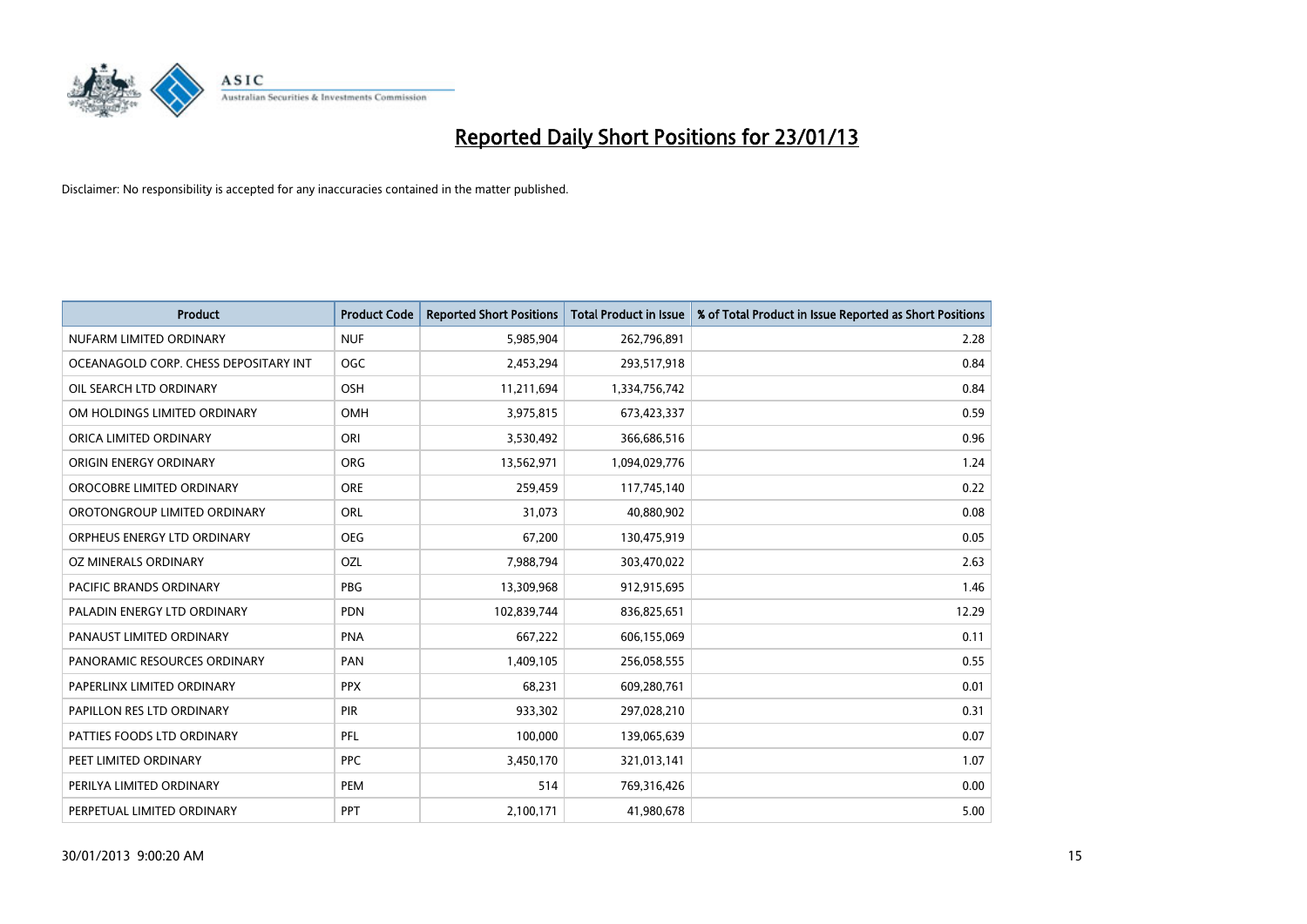

| <b>Product</b>                      | <b>Product Code</b> | <b>Reported Short Positions</b> | <b>Total Product in Issue</b> | % of Total Product in Issue Reported as Short Positions |
|-------------------------------------|---------------------|---------------------------------|-------------------------------|---------------------------------------------------------|
| PERSEUS MINING LTD ORDINARY         | PRU                 | 17,906,222                      | 457,962,088                   | 3.91                                                    |
| PHARMAXIS LTD ORDINARY              | <b>PXS</b>          | 6,463,794                       | 308,543,389                   | 2.09                                                    |
| PLATINUM ASSET ORDINARY             | <b>PTM</b>          | 10,950,642                      | 561,347,878                   | 1.95                                                    |
| PLATINUM AUSTRALIA ORDINARY         | <b>PLA</b>          | 836,127                         | 504,968,043                   | 0.17                                                    |
| PMP LIMITED ORDINARY                | <b>PMP</b>          | 31,144                          | 323,781,124                   | 0.01                                                    |
| PRANA BIOTECHNOLOGY ORDINARY        | PBT                 | 38,000                          | 340,689,928                   | 0.01                                                    |
| PREMIER INVESTMENTS ORDINARY        | <b>PMV</b>          | 1,210,240                       | 155,260,478                   | 0.78                                                    |
| PRIMA BIOMED LTD ORDINARY           | <b>PRR</b>          | 6,288,810                       | 1,066,063,388                 | 0.59                                                    |
| PRIMARY HEALTH CARE ORDINARY        | <b>PRY</b>          | 20,923,881                      | 502,983,554                   | 4.16                                                    |
| PROGRAMMED ORDINARY                 | <b>PRG</b>          | 220,432                         | 118,177,001                   | 0.19                                                    |
| PSIVIDA CORP CDI 1:1                | <b>PVA</b>          | 50,000                          | 8,941,306                     | 0.56                                                    |
| PURA VIDA ENERGY NL ORDINARY        | <b>PVD</b>          | 157,040                         | 59,919,584                    | 0.26                                                    |
| <b>QANTAS AIRWAYS ORDINARY</b>      | QAN                 | 17,973,931                      | 2,253,918,425                 | 0.80                                                    |
| <b>OBE INSURANCE GROUP ORDINARY</b> | <b>OBE</b>          | 54,060,880                      | 1,196,747,582                 | 4.52                                                    |
| ORXPHARMA LTD ORDINARY              | <b>QRX</b>          | 130,762                         | 144,644,706                   | 0.09                                                    |
| <b>QUBE HOLDINGS LTD ORDINARY</b>   | <b>QUB</b>          | 8,229,908                       | 926,489,845                   | 0.89                                                    |
| RAMELIUS RESOURCES ORDINARY         | <b>RMS</b>          | 4,424,728                       | 337,296,949                   | 1.31                                                    |
| RAMSAY HEALTH CARE ORDINARY         | <b>RHC</b>          | 2,771,833                       | 202,081,252                   | 1.37                                                    |
| <b>RCR TOMLINSON ORDINARY</b>       | <b>RCR</b>          | 140,534                         | 132,431,265                   | 0.11                                                    |
| <b>REA GROUP ORDINARY</b>           | <b>REA</b>          | 464                             | 131,714,699                   | 0.00                                                    |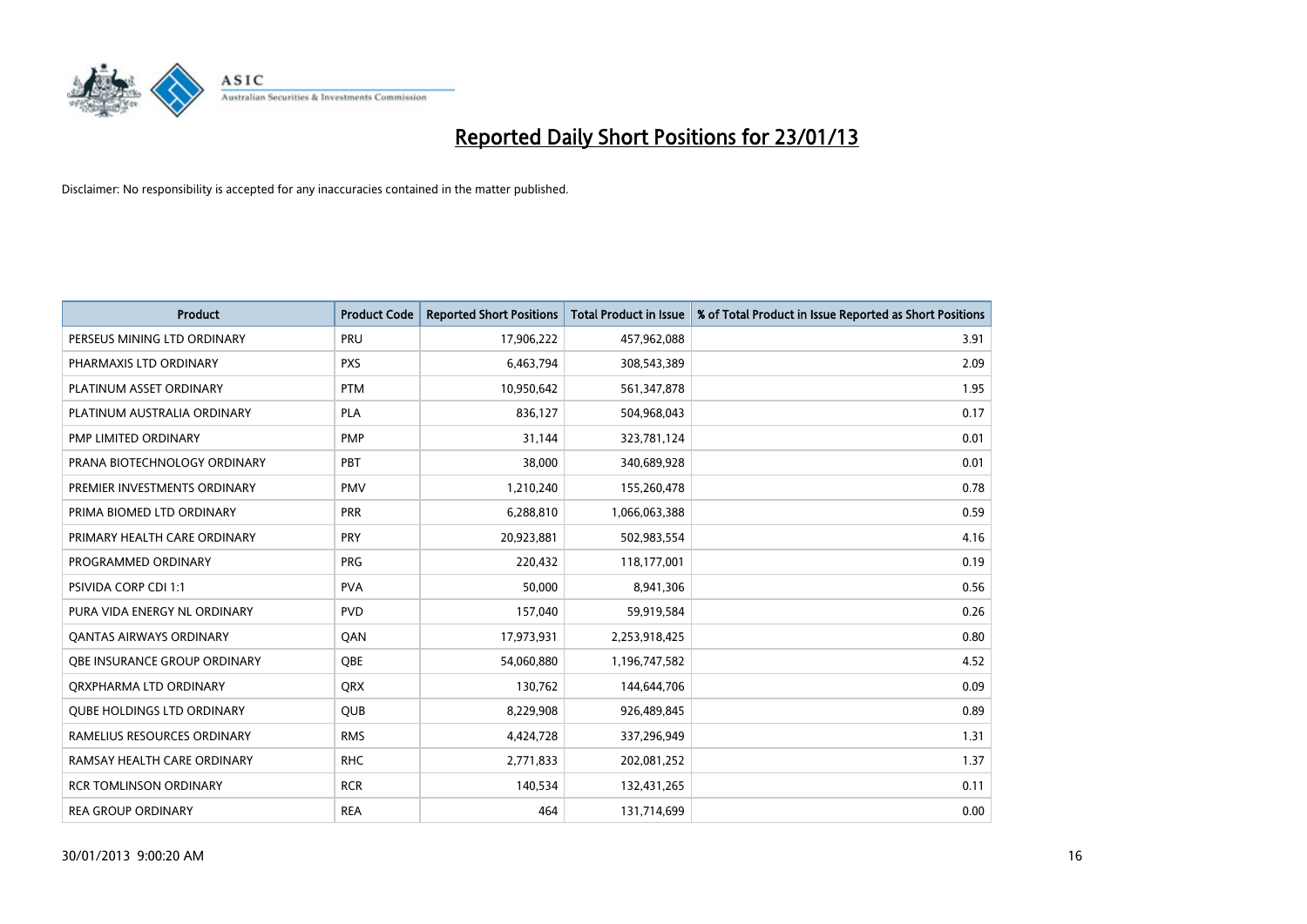

| <b>Product</b>                      | <b>Product Code</b> | <b>Reported Short Positions</b> | <b>Total Product in Issue</b> | % of Total Product in Issue Reported as Short Positions |
|-------------------------------------|---------------------|---------------------------------|-------------------------------|---------------------------------------------------------|
| <b>RECKON LIMITED ORDINARY</b>      | <b>RKN</b>          | 451,000                         | 129,488,015                   | 0.35                                                    |
| <b>RED 5 LIMITED ORDINARY</b>       | <b>RED</b>          | 1,787,064                       | 135,488,008                   | 1.32                                                    |
| <b>RED FORK ENERGY ORDINARY</b>     | <b>RFE</b>          | 3,421,057                       | 384,951,719                   | 0.89                                                    |
| REDBANK ENERGY LTD ORDINARY         | AEJ                 | 13                              | 786,287                       | 0.00                                                    |
| REDFLEX HOLDINGS ORDINARY           | <b>RDF</b>          | 2,820                           | 110,762,310                   | 0.00                                                    |
| REECE AUSTRALIA LTD. ORDINARY       | <b>REH</b>          | 10,403                          | 99,600,000                    | 0.01                                                    |
| <b>REGIS RESOURCES ORDINARY</b>     | <b>RRL</b>          | 4,509,692                       | 473,975,396                   | 0.95                                                    |
| RESMED INC CDI 10:1                 | <b>RMD</b>          | 2,672,063                       | 1,556,242,300                 | 0.17                                                    |
| <b>RESOLUTE MINING ORDINARY</b>     | <b>RSG</b>          | 797,939                         | 643,094,224                   | 0.12                                                    |
| <b>RESOURCE GENERATION ORDINARY</b> | <b>RES</b>          | 173                             | 263,345,652                   | 0.00                                                    |
| RETAIL FOOD GROUP ORDINARY          | <b>RFG</b>          | 200,358                         | 130,087,856                   | 0.15                                                    |
| REVERSE CORP LIMITED ORDINARY       | <b>REF</b>          | 100                             | 92,382,175                    | 0.00                                                    |
| REX MINERALS LIMITED ORDINARY       | <b>RXM</b>          | 1,935,079                       | 188,907,284                   | 1.02                                                    |
| <b>RHG LIMITED ORDINARY</b>         | <b>RHG</b>          | 277,814                         | 308,483,177                   | 0.09                                                    |
| <b>RIALTO ENERGY ORDINARY</b>       | <b>RIA</b>          | 41                              | 672,259,992                   | 0.00                                                    |
| RIDLEY CORPORATION ORDINARY         | <b>RIC</b>          | 25,395                          | 307,817,071                   | 0.01                                                    |
| RIO TINTO LIMITED ORDINARY          | <b>RIO</b>          | 8,566,532                       | 435,758,720                   | 1.97                                                    |
| ROC OIL COMPANY ORDINARY            | <b>ROC</b>          | 999,635                         | 683,235,552                   | 0.15                                                    |
| <b>RURALCO HOLDINGS ORDINARY</b>    | <b>RHL</b>          | 12,000                          | 55,019,284                    | 0.02                                                    |
| SAI GLOBAL LIMITED ORDINARY         | SAI                 | 4,736,513                       | 206,944,724                   | 2.29                                                    |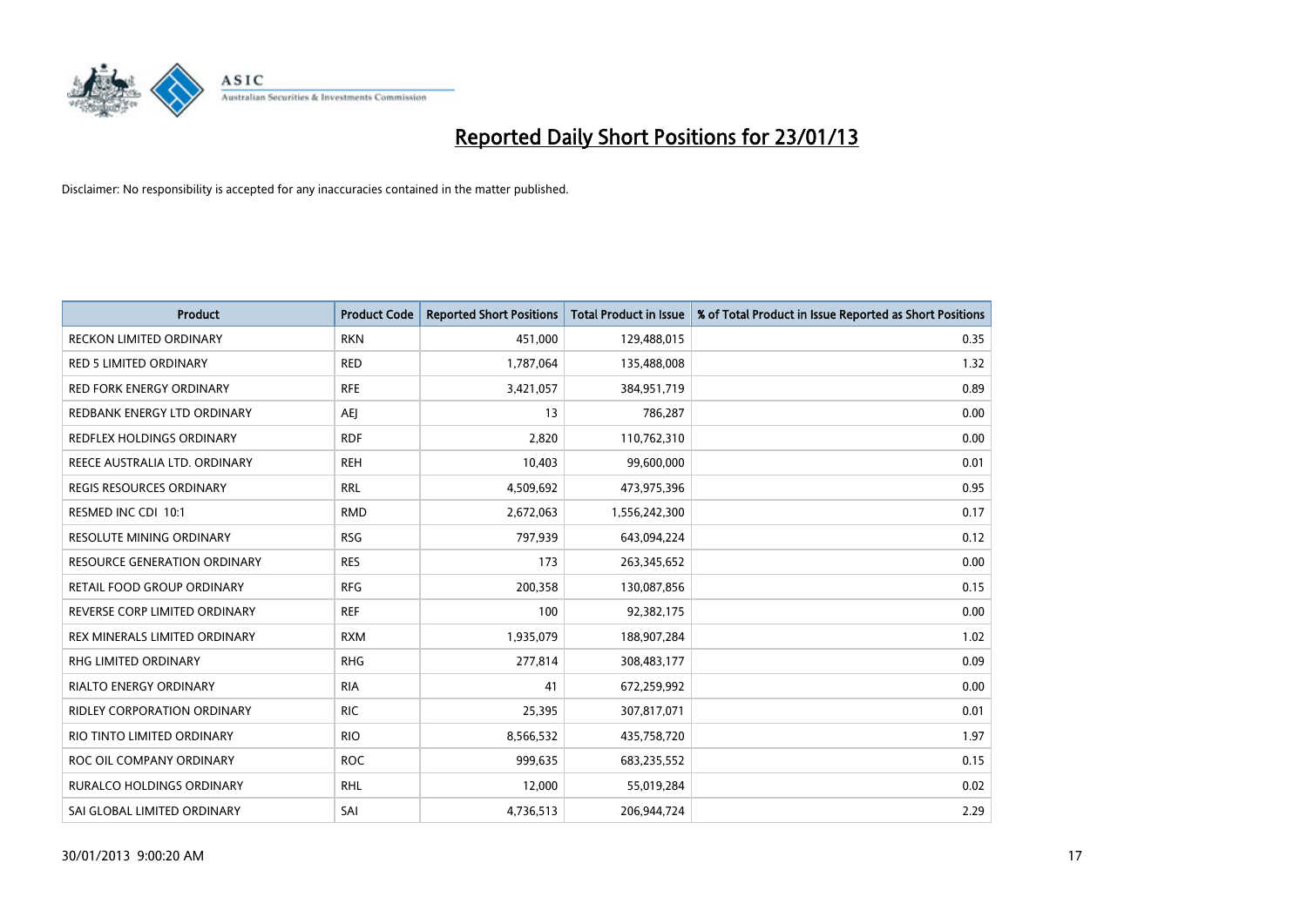

| <b>Product</b>                           | <b>Product Code</b> | <b>Reported Short Positions</b> | <b>Total Product in Issue</b> | % of Total Product in Issue Reported as Short Positions |
|------------------------------------------|---------------------|---------------------------------|-------------------------------|---------------------------------------------------------|
| SALMAT LIMITED ORDINARY                  | <b>SLM</b>          | 485,052                         | 159,812,799                   | 0.30                                                    |
| SAMSON OIL & GAS LTD ORDINARY            | <b>SSN</b>          | 3,910,000                       | 1,985,702,471                 | 0.20                                                    |
| SANDFIRE RESOURCES ORDINARY              | <b>SFR</b>          | 1,747,094                       | 153,524,301                   | 1.14                                                    |
| <b>SANTOS LTD ORDINARY</b>               | <b>STO</b>          | 4,345,491                       | 958,886,788                   | 0.45                                                    |
| SARACEN MINERAL ORDINARY                 | <b>SAR</b>          | 6,963,745                       | 595,217,424                   | 1.17                                                    |
| SCA PROPERTY GROUP STAPLED SECURITIES    | SCP                 | 8,419,648                       | 585,455,114                   | 1.44                                                    |
| SEDGMAN LIMITED ORDINARY                 | <b>SDM</b>          | 172,853                         | 217,623,797                   | 0.08                                                    |
| SEEK LIMITED ORDINARY                    | <b>SEK</b>          | 12,978,823                      | 337,101,307                   | 3.85                                                    |
| SENEX ENERGY LIMITED ORDINARY            | <b>SXY</b>          | 2,686,006                       | 1,140,304,837                 | 0.24                                                    |
| SERVICE STREAM ORDINARY                  | <b>SSM</b>          | 5,018                           | 283,418,867                   | 0.00                                                    |
| SEVEN GROUP HOLDINGS ORDINARY            | <b>SVW</b>          | 4,195,968                       | 307,410,281                   | 1.36                                                    |
| SEVEN WEST MEDIA LTD ORDINARY            | <b>SWM</b>          | 18,892,867                      | 999,160,872                   | 1.89                                                    |
| SIGMA PHARMACEUTICAL ORDINARY            | <b>SIP</b>          | 5,725,346                       | 1,169,236,730                 | 0.49                                                    |
| SILEX SYSTEMS ORDINARY                   | <b>SLX</b>          | 1,146,606                       | 170,232,464                   | 0.67                                                    |
| SILVER CHEF LIMITED ORDINARY             | SIV                 | 11,892                          | 27,222,919                    | 0.04                                                    |
| SILVER LAKE RESOURCE ORDINARY            | <b>SLR</b>          | 1,013,506                       | 379,048,750                   | 0.27                                                    |
| SIMS METAL MGMT LTD ORDINARY             | SGM                 | 8,094,702                       | 204,300,941                   | 3.96                                                    |
| SINGAPORE TELECOMM. CHESS DEPOSITARY INT | <b>SGT</b>          | 5,201,726                       | 174,261,546                   | 2.99                                                    |
| SIRIUS RESOURCES NL ORDINARY             | <b>SIR</b>          | 117,642                         | 223,434,586                   | 0.05                                                    |
| SIRTEX MEDICAL ORDINARY                  | <b>SRX</b>          | 260,265                         | 55,768,136                    | 0.47                                                    |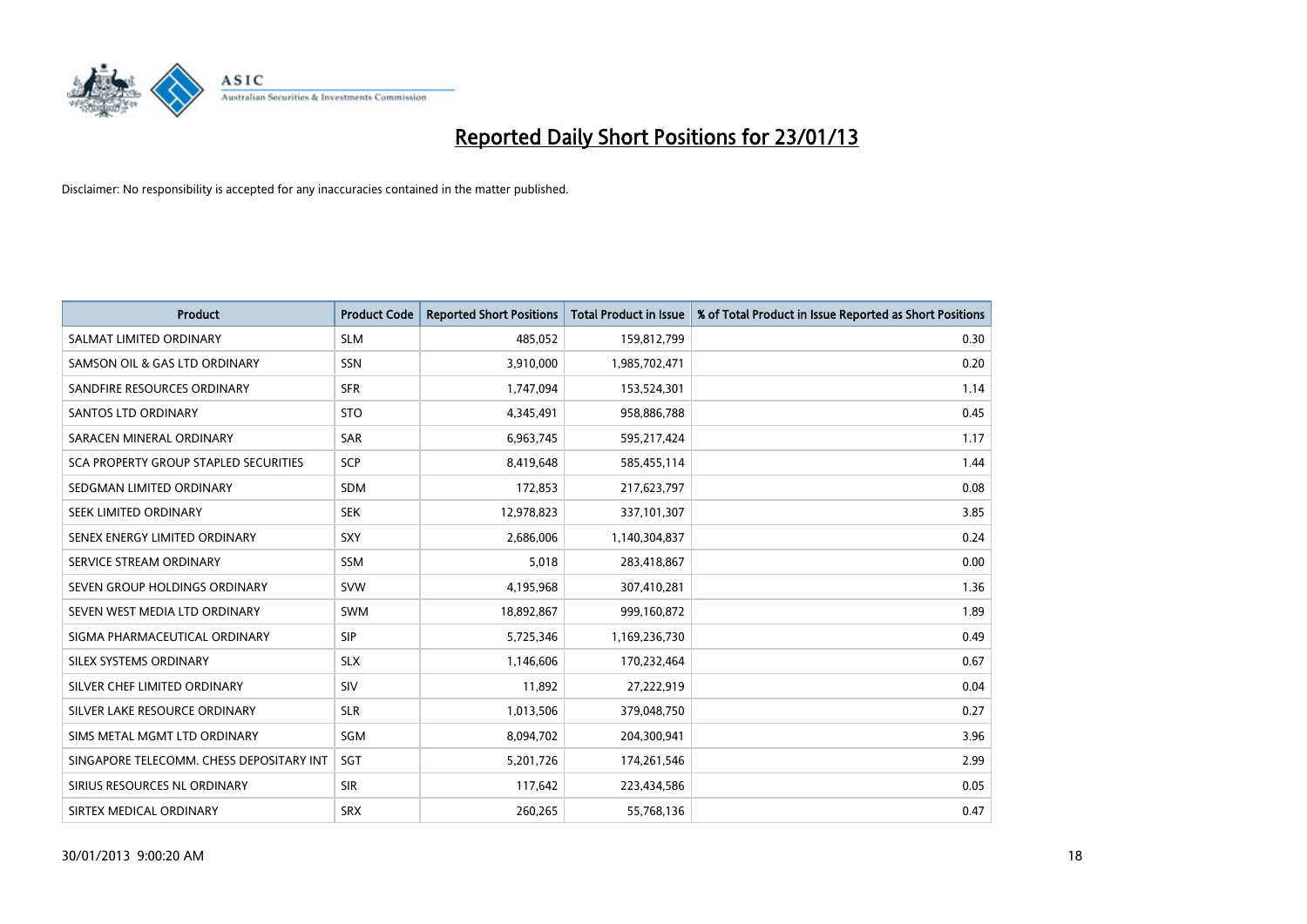

| <b>Product</b>                           | <b>Product Code</b> | <b>Reported Short Positions</b> | <b>Total Product in Issue</b> | % of Total Product in Issue Reported as Short Positions |
|------------------------------------------|---------------------|---------------------------------|-------------------------------|---------------------------------------------------------|
| SKILLED GROUP LTD ORDINARY               | <b>SKE</b>          | 4,301,281                       | 233,487,276                   | 1.84                                                    |
| SKY NETWORK ORDINARY                     | <b>SKT</b>          | 30,000                          | 389,139,785                   | 0.01                                                    |
| SKYCITY ENT GRP LTD ORDINARY             | <b>SKC</b>          | 110,101                         | 576,958,340                   | 0.02                                                    |
| <b>SLATER &amp; GORDON ORDINARY</b>      | <b>SGH</b>          | 44,596                          | 170,537,215                   | 0.03                                                    |
| SMS MANAGEMENT, ORDINARY                 | <b>SMX</b>          | 2,157,150                       | 69,378,477                    | 3.11                                                    |
| SONIC HEALTHCARE ORDINARY                | <b>SHL</b>          | 3,763,638                       | 396,025,681                   | 0.95                                                    |
| SOUL PATTINSON (W.H) ORDINARY            | SOL                 | 10,664                          | 239,395,320                   | 0.00                                                    |
| SOUTH BOULDER MINES ORDINARY             | <b>STB</b>          | 138,421                         | 127,952,826                   | 0.11                                                    |
| SP AUSNET STAPLED SECURITIES             | <b>SPN</b>          | 4,842,399                       | 3,367,543,113                 | 0.14                                                    |
| SPARK INFRASTRUCTURE STAPLED NOTE & UNIT | SKI                 | 35,524,114                      | 1,326,734,264                 | 2.68                                                    |
| SPDR 200 FUND ETF UNITS                  | <b>STW</b>          | 45,515                          | 47,451,346                    | 0.10                                                    |
| SPECIALTY FASHION ORDINARY               | <b>SFH</b>          | 2,559,738                       | 192,236,121                   | 1.33                                                    |
| ST BARBARA LIMITED ORDINARY              | <b>SBM</b>          | 4,828,534                       | 488,074,077                   | 0.99                                                    |
| STANMORE COAL LTD ORDINARY               | <b>SMR</b>          | 32,870                          | 207,827,090                   | 0.02                                                    |
| STARPHARMA HOLDINGS ORDINARY             | SPL                 | 6,498,459                       | 283,665,948                   | 2.29                                                    |
| STHN CROSS MEDIA ORDINARY                | SXL                 | 11,408,938                      | 704,858,524                   | 1.62                                                    |
| STOCKLAND UNITS/ORD STAPLED              | <b>SGP</b>          | 22,725,131                      | 2,202,657,963                 | 1.03                                                    |
| STRAITS RES LTD. ORDINARY                | SRQ                 | 69,907                          | 1,164,150,159                 | 0.01                                                    |
| STW COMMUNICATIONS ORDINARY              | SGN                 | 74,371                          | 403,828,512                   | 0.02                                                    |
| SUNCORP GROUP LTD ORDINARY               | <b>SUN</b>          | 5,843,816                       | 1,286,600,980                 | 0.45                                                    |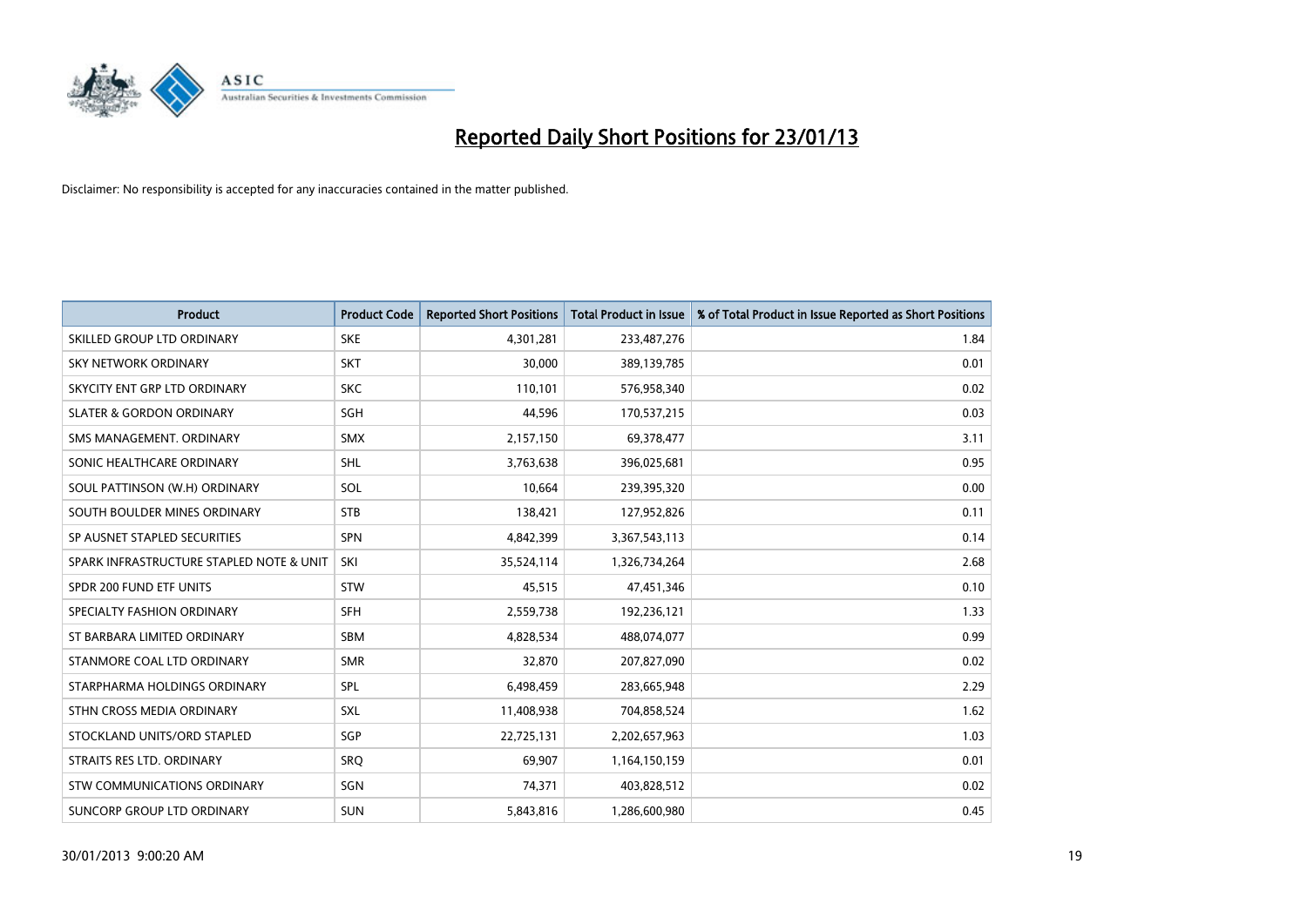

| <b>Product</b>                       | <b>Product Code</b> | <b>Reported Short Positions</b> | <b>Total Product in Issue</b> | % of Total Product in Issue Reported as Short Positions |
|--------------------------------------|---------------------|---------------------------------|-------------------------------|---------------------------------------------------------|
| SUNDANCE ENERGY ORDINARY             | <b>SEA</b>          | 4,957,708                       | 278,765,141                   | 1.78                                                    |
| SUNDANCE RESOURCES ORDINARY          | <b>SDL</b>          | 2,267,517                       | 3,068,163,285                 | 0.07                                                    |
| SUNLAND GROUP LTD ORDINARY           | <b>SDG</b>          | 112,019                         | 189,417,674                   | 0.06                                                    |
| SUPER RET REP LTD ORDINARY           | <b>SUL</b>          | 546,856                         | 196,382,811                   | 0.28                                                    |
| SYD AIRPORT STAPLED US PROHIBIT.     | <b>SYD</b>          | 6,924,176                       | 1,861,210,782                 | 0.37                                                    |
| SYRAH RESOURCES ORDINARY             | <b>SYR</b>          | 20,375                          | 134,867,089                   | 0.02                                                    |
| <b>TABCORP HOLDINGS LTD ORDINARY</b> | <b>TAH</b>          | 13,728,426                      | 734,015,737                   | 1.87                                                    |
| TANAMI GOLD NL ORDINARY              | <b>TAM</b>          | 51,689                          | 261,132,677                   | 0.02                                                    |
| TAP OIL LIMITED ORDINARY             | <b>TAP</b>          | 393,514                         | 241,608,606                   | 0.16                                                    |
| TASSAL GROUP LIMITED ORDINARY        | <b>TGR</b>          | 69,896                          | 146,304,404                   | 0.05                                                    |
| TATTS GROUP LTD ORDINARY             | <b>TTS</b>          | 6,255,244                       | 1,386,103,541                 | 0.45                                                    |
| TECHNOLOGY ONE ORDINARY              | <b>TNE</b>          | 50,543                          | 306,620,955                   | 0.02                                                    |
| <b>TELECOM CORPORATION ORDINARY</b>  | <b>TEL</b>          | 6,568,224                       | 1,824,673,847                 | 0.36                                                    |
| <b>TELSTRA CORPORATION, ORDINARY</b> | <b>TLS</b>          | 26,438,182                      | 12,443,074,357                | 0.21                                                    |
| TEN NETWORK HOLDINGS ORDINARY        | <b>TEN</b>          | 131,912,195                     | 2,312,328,771                 | 5.70                                                    |
| TERANGA GOLD CORP CDI 1:1            | <b>TGZ</b>          | 92,312                          | 174,121,625                   | 0.05                                                    |
| THE REJECT SHOP ORDINARY             | <b>TRS</b>          | 2,554,653                       | 26,092,220                    | 9.79                                                    |
| THORN GROUP LIMITED ORDINARY         | <b>TGA</b>          | 624,072                         | 146,784,042                   | 0.43                                                    |
| TIGER RESOURCES ORDINARY             | <b>TGS</b>          | 2,117,655                       | 673,470,269                   | 0.31                                                    |
| TOLL HOLDINGS LTD ORDINARY           | <b>TOL</b>          | 30,692,676                      | 717,133,875                   | 4.28                                                    |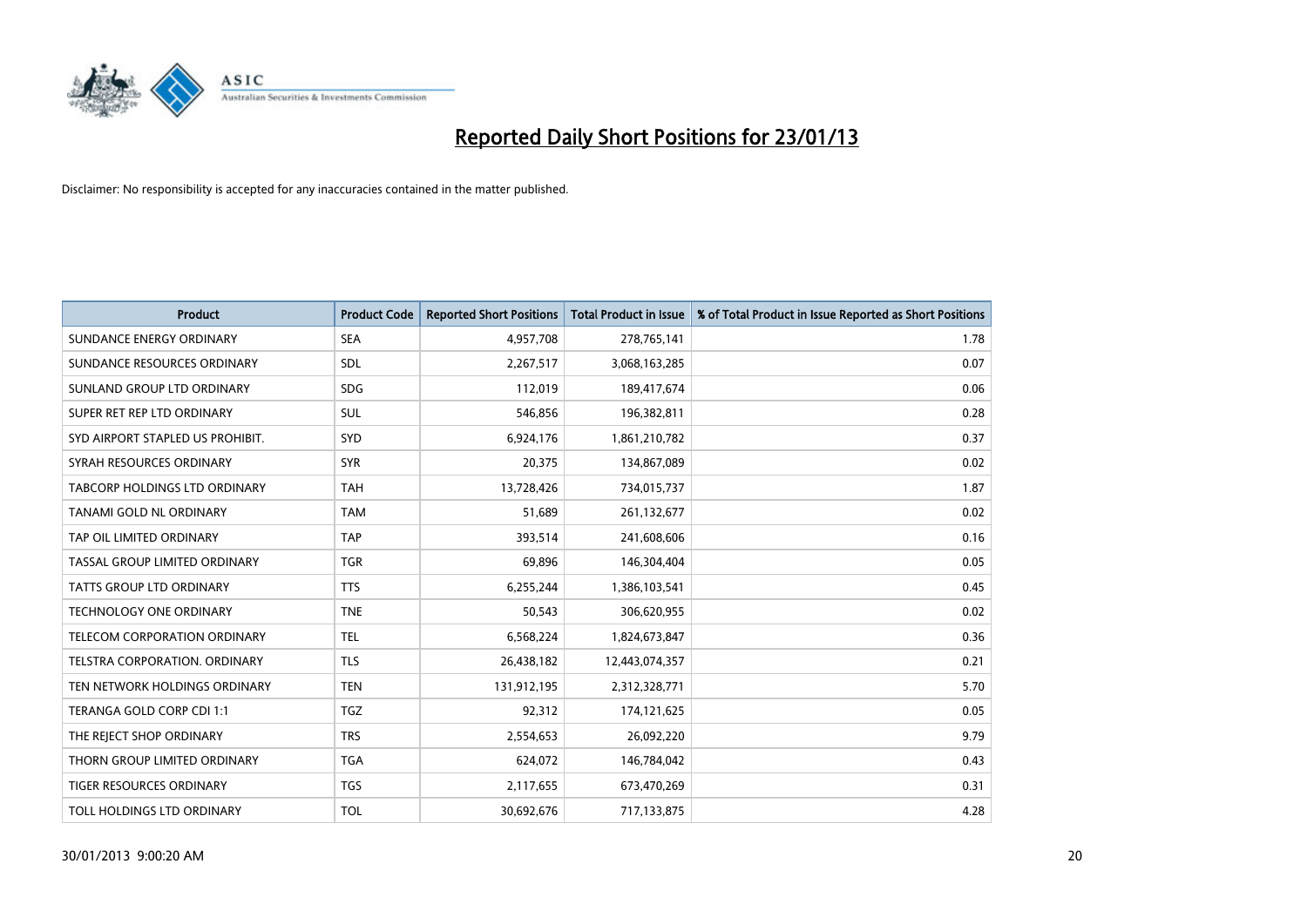

| <b>Product</b>                         | <b>Product Code</b> | <b>Reported Short Positions</b> | <b>Total Product in Issue</b> | % of Total Product in Issue Reported as Short Positions |
|----------------------------------------|---------------------|---------------------------------|-------------------------------|---------------------------------------------------------|
| TOX FREE SOLUTIONS ORDINARY            | <b>TOX</b>          | 969,984                         | 115,989,858                   | 0.84                                                    |
| TPG TELECOM LIMITED ORDINARY           | <b>TPM</b>          | 3,000,416                       | 793,808,141                   | 0.38                                                    |
| <b>TRADE ME GROUP ORDINARY</b>         | <b>TME</b>          | 811,498                         | 396,017,568                   | 0.20                                                    |
| TRANSFIELD SERVICES ORDINARY           | <b>TSE</b>          | 4,835,391                       | 512,457,716                   | 0.94                                                    |
| TRANSPACIFIC INDUST, ORDINARY          | <b>TPI</b>          | 8,192,680                       | 1,578,563,490                 | 0.52                                                    |
| TRANSURBAN GROUP TRIPLE STAPLED SEC.   | <b>TCL</b>          | 6,067,057                       | 1,478,639,966                 | 0.41                                                    |
| TREASURY WINE ESTATE ORDINARY          | <b>TWE</b>          | 17,870,071                      | 647,227,144                   | 2.76                                                    |
| TROY RESOURCES LTD ORDINARY            | <b>TRY</b>          | 61,168                          | 91,318,649                    | 0.07                                                    |
| <b>UGL LIMITED ORDINARY</b>            | UGL                 | 6,544,803                       | 166,315,038                   | 3.94                                                    |
| UXC LIMITED ORDINARY                   | <b>UXC</b>          | 1,252,370                       | 308,056,885                   | 0.41                                                    |
| <b>VENTURE MINERALS ORDINARY</b>       | <b>VMS</b>          | 227,760                         | 287,320,170                   | 0.08                                                    |
| <b>VIRGIN AUS HLDG LTD ORDINARY</b>    | <b>VAH</b>          | 42,922,290                      | 2,455,775,111                 | 1.75                                                    |
| VNGD ALL-WORLD EX-US CDI 1:1           | <b>VEU</b>          | 4,781                           | 1,343,779                     | 0.36                                                    |
| <b>VOCUS COMMS LTD ORDINARY</b>        | <b>VOC</b>          | 86,890                          | 77,111,341                    | 0.11                                                    |
| <b>WATPAC LIMITED ORDINARY</b>         | <b>WTP</b>          | 7,803                           | 184,332,526                   | 0.00                                                    |
| <b>WDS LIMITED ORDINARY</b>            | <b>WDS</b>          | 7                               | 144,740,614                   | 0.00                                                    |
| WEBIET LIMITED ORDINARY                | <b>WEB</b>          | 278,718                         | 78,010,374                    | 0.36                                                    |
| <b>WESFARMERS LIMITED ORDINARY</b>     | <b>WES</b>          | 29,275,124                      | 1,006,650,182                 | 2.91                                                    |
| WESFARMERS LIMITED PARTIALLY PROTECTED | <b>WESN</b>         | 28,497                          | 150,543,416                   | 0.02                                                    |
| WESTERN AREAS LTD ORDINARY             | <b>WSA</b>          | 11,956,502                      | 196,843,803                   | 6.07                                                    |